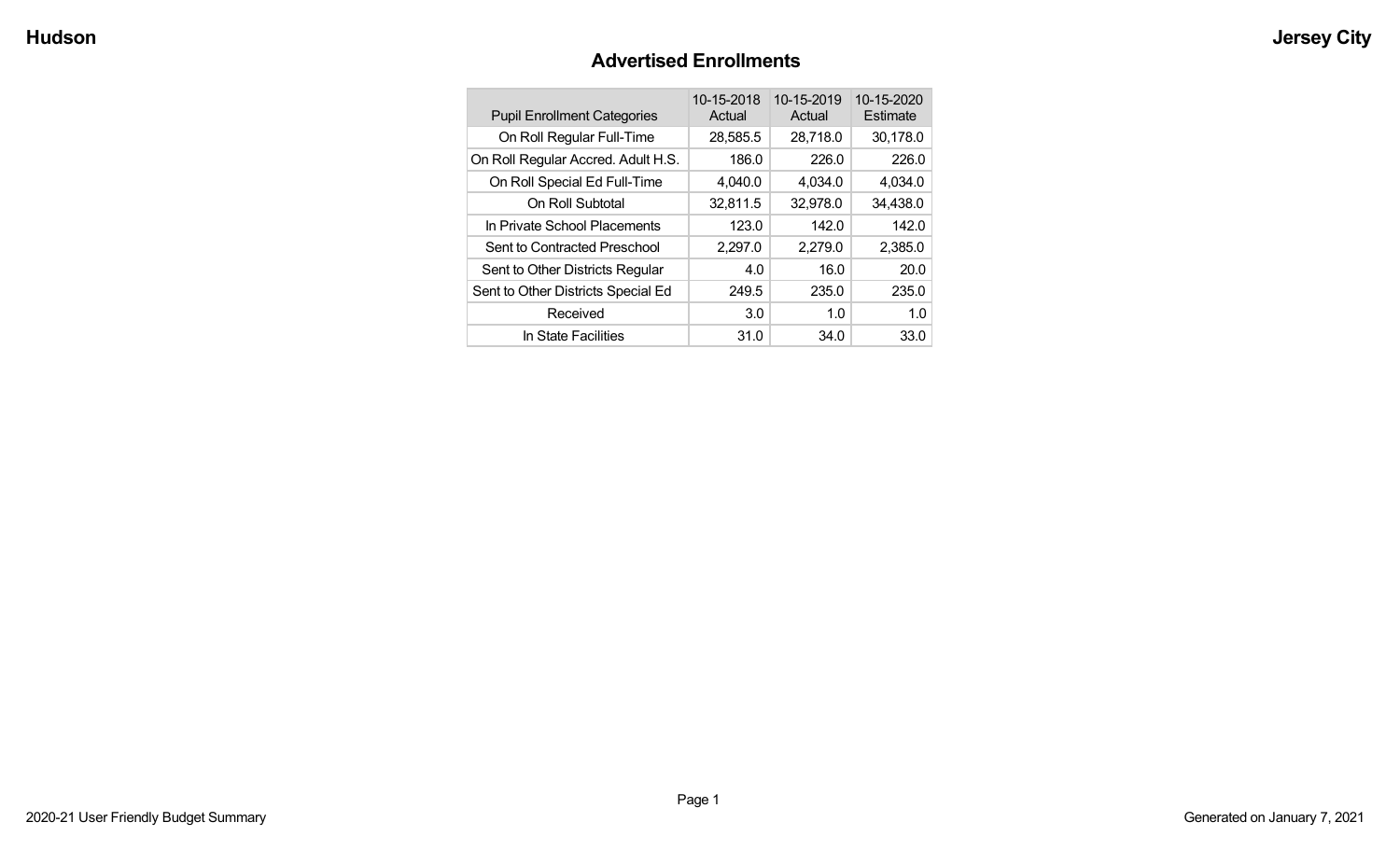#### **Advertised Revenues**

| <b>Budget Category</b>                            | Description                                          | Account | 2018-19<br>Actual | 2019-20<br>Revised | 2020-21<br>Proposed |
|---------------------------------------------------|------------------------------------------------------|---------|-------------------|--------------------|---------------------|
|                                                   | Local Tax Levy                                       | 10-1210 | 124,367,357       | 136,504,704        | 189,234,798         |
|                                                   | Payroll Taxes Collected By Muni for School District  | 10-1230 | $\mathbf{0}$      | 30,692,633         | 86,010,956          |
| <b>General Fund Revenues from Local Sources</b>   | <b>Total Tuition</b>                                 | 10-1300 | 67,208            | 71,499             | 67,899              |
|                                                   | <b>Unrestricted Miscellaneous Revenues</b>           | 10-1XXX | 2,827,360         | 4,126,437          | 1,928,437           |
|                                                   | Interest Earned On Current Expense Emergency Reserve | 10-1XXX | 920,694           | 0                  | $\mathbf{0}$        |
|                                                   | <b>Total Revenues from Local Sources</b>             |         | 128,182,619       | 171,395,273        | 277,242,090         |
|                                                   | <b>Categorical Transportation Aid</b>                | 10-3121 | 4,423,777         | 4,423,777          | 4,423,777           |
|                                                   | <b>Extraordinary Aid</b>                             | 10-3131 | 3,272,322         | 1,785,679          | 1,785,679           |
|                                                   | <b>Categorical Special Education Aid</b>             | 10-3132 | 18,332,551        | 18,332,551         | 18,332,551          |
|                                                   | <b>Educational Adequacy Aid</b>                      | 10-3175 | 125,411           | 125,411            | 125,411             |
| <b>General Fund Revenues from State Sources</b>   | <b>Equalization Aid</b>                              | 10-3176 | 270,661,365       | 270,661,365        | 270,661,365         |
|                                                   | <b>Categorical Security Aid</b>                      | 10-3177 | 12,648,342        | 12,648,342         | 12,648,342          |
|                                                   | Adjustment Aid                                       | 10-3178 | 100,712,846       | 73,520,213         | 18,201,890          |
|                                                   | <b>Other State Aids</b>                              | 10-3XXX | 176,610           | $\mathbf 0$        | $\mathbf 0$         |
|                                                   | <b>Total Revenues from State Sources</b>             |         | 410,353,224       | 381,497,338        | 326,179,015         |
| <b>General Fund Revenues from Federal Sources</b> | <b>Medicaid Reimbursement</b>                        | 10-4200 | 1,232,777         | 941,945            | 940,824             |
|                                                   | <b>Total Revenues from Federal Sources</b>           |         | 1,232,777         | 941,945            | 940,824             |
|                                                   | <b>Budgeted Fund Balance-Operating Budget</b>        | 10-303  | $\mathbf{0}$      | 11,950,000         | 26,477,671          |
| <b>General Fund Revenues from Other Sources</b>   | Adjustment for Prior Year Encumbrances               |         | $\Omega$          | 10,680,229         | $\mathbf{0}$        |
|                                                   | Actual Revenues (Over)/Under Expenditures            |         | 1,695,855         | $\Omega$           | $\Omega$            |
| <b>General Fund Revenues</b>                      | <b>Total Operating Budget</b>                        |         | 541,464,475       | 576,464,785        | 630,839,600         |
| Special Revenue Fund Revenues from Local Sources  | Other Revenue from Local Sources                     | 20-1XXX | 220,912           | 1,117,562          | 0                   |
|                                                   | <b>Total Revenues from Local Sources</b>             | 20-1XXX | 220,912           | 1,117,562          | $\Omega$            |
|                                                   | Preschool Education Aid-Prior Year Carryover         | 20-3218 | $\Omega$          | 2,387,312          | 4,428,258           |
| Special Revenue Fund Revenues from State Sources  | <b>Preschool Education Aid</b>                       | 20-3218 | 68,140,561        | 69,323,643         | 69,227,399          |
|                                                   | <b>Other Restricted Entitlements</b>                 | 20-32XX | 2,118,998         | 2,877,113          | 1,979,729           |
|                                                   | <b>Total Revenues from State Sources</b>             |         | 70,259,559        | 74,588,068         | 75,635,386          |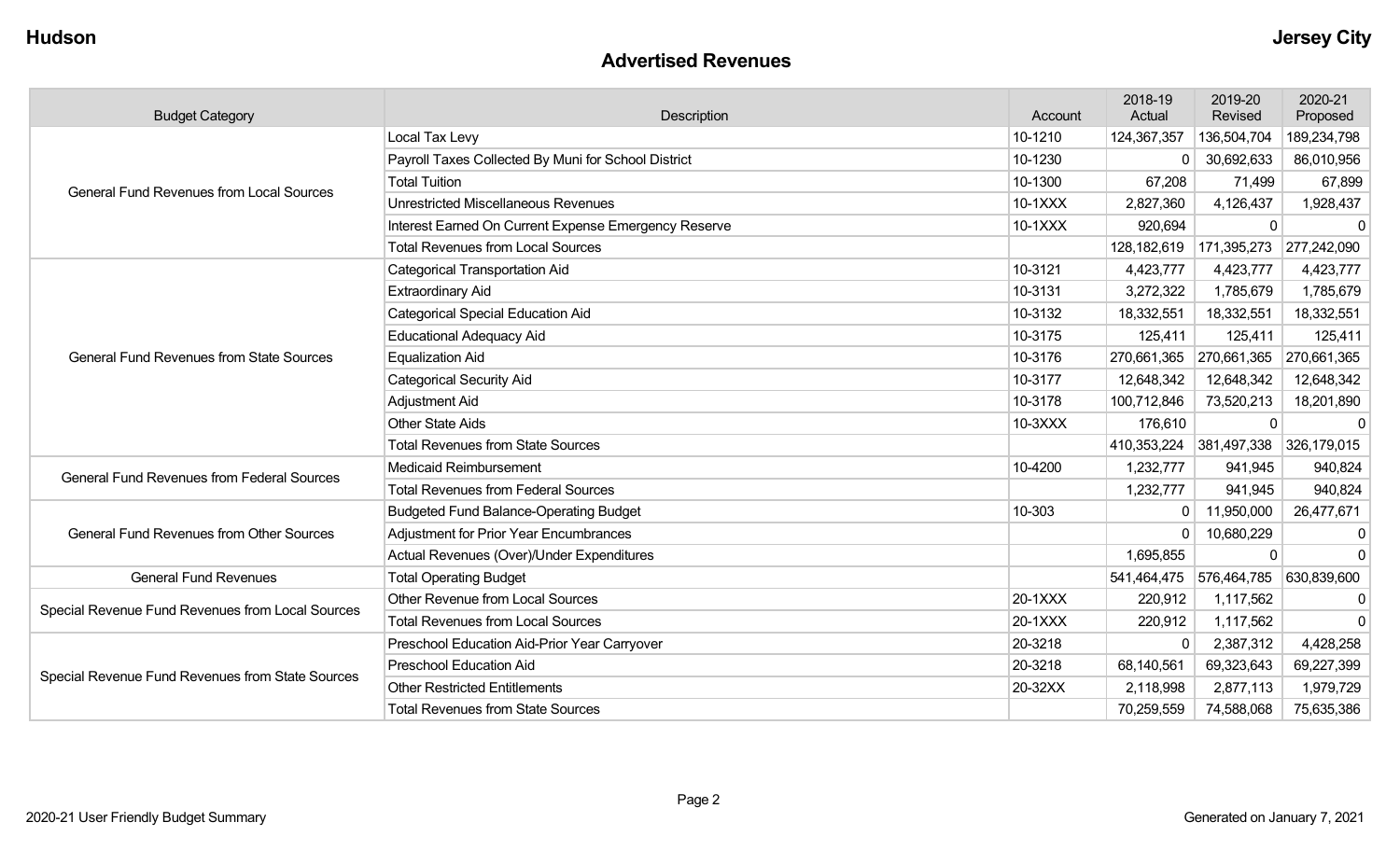#### **Advertised Revenues**

| <b>Budget Category</b>                             | Description                                                                                      | Account      | 2018-19<br>Actual | 2019-20<br>Revised | 2020-21<br>Proposed |
|----------------------------------------------------|--------------------------------------------------------------------------------------------------|--------------|-------------------|--------------------|---------------------|
|                                                    | Title I                                                                                          | 20-4411-4416 | 17,134,730        | 15,831,177         | 13,524,046          |
|                                                    | Title II                                                                                         | 20-4451-4455 | 1,198,687         | 2,119,307          | 1,801,411           |
|                                                    | Title III                                                                                        | 20-4491-4494 | 771,501           | 1,061,514          | 902,287             |
|                                                    | Title IV                                                                                         | 20-4471-4474 | 516,348           | 1,227,692          | 1,043,538           |
| Special Revenue Fund Revenues from Federal Sources | I.D.E.A. Part B (Handicapped)                                                                    | 20-4420-4429 | 8,778,097         | 8,926,678          | 7,587,676           |
|                                                    | <b>Vocational Education</b>                                                                      | 20-4430      | 0                 | 238,682            | 202,880             |
|                                                    | <b>Adult Basic Education</b>                                                                     | 20-4440      | 456,052           | 454,817            | 386,594             |
|                                                    | Other                                                                                            | $20-4XXX$    | 734,182           | 4,923,361          | 4,184,857           |
|                                                    | <b>Total Revenues from Federal Sources</b>                                                       |              | 29,589,597        | 34,783,228         | 29,633,289          |
| Special Revenue Fund Revenues from Other Sources   | Transfers from Operating Budget-Pre-Kindergartenindergarten (Special Education)                  | 20-5200      | 2,932,699         | 1,633,240          | 460,151             |
| Special Revenue Fund Revenues                      | <b>Total Grants and Entitlements</b>                                                             |              | 103,002,767       | 12,122,098         | 105,728,826         |
| All Fund Revenues                                  | <b>Total Revenues/Sources</b>                                                                    |              | 644,467,242       | 688,586,883        | 736,568,426         |
|                                                    | Deduct Transfer: Transfers from Operating Budget-Pre-Kindergartenindergarten (Special Education) | 20-5200      | 2,932,699         | 1,633,240          | 460,151             |
| Revenues Net of Transfers                          | <b>Total Revenues/Sources Net of Transfers</b>                                                   |              | 641,534,543       | 686,953,643        | 736,108,275         |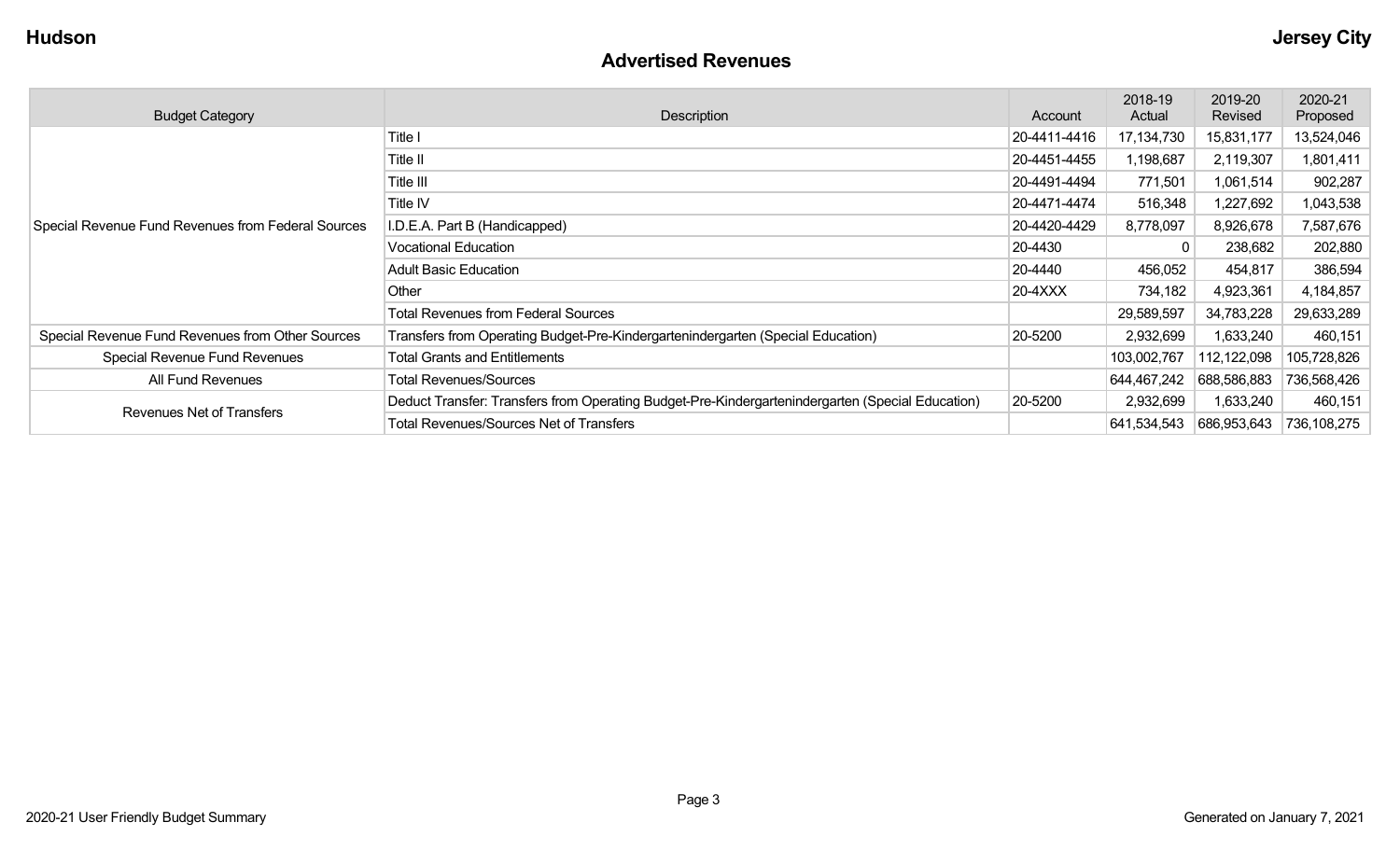## **Advertised Appropriations**

| <b>Budget Category</b>                             | Description                                                                        | Account        | 2018-19<br>Actual | 2019-20<br>Revised | 2020-21<br>Proposed |
|----------------------------------------------------|------------------------------------------------------------------------------------|----------------|-------------------|--------------------|---------------------|
|                                                    | Regular Programs-Instruction                                                       | 11-1XX-100-XXX | 17, 163, 129      | 16,685,141         | 20,621,003          |
|                                                    | Special Education-Instruction                                                      | 11-2XX-100-XXX | 4,752,874         | 4,778,355          | 5,063,028           |
| General Fund Current Expenses for Instruction      | <b>Bilingual Education-Instruction</b>                                             | 11-240-100-XXX | 560,383           | 405,484            | 140,717             |
|                                                    | School-Sponsored Cocurricular or Extracurricular Activities-Instruction            | 11-401-100-XXX | 141,855           | 176,248            | 149,924             |
|                                                    | School-Sponsored Athletics-Instruction                                             | 11-402-100-XXX | 2,514,006         | 3,467,798          | 3,091,311           |
|                                                    | Undistributed Expenditures-Instruction (Tuition)                                   | 11-000-100-XXX | 19,461,105        | 22,344,047         | 20,316,613          |
|                                                    | Undistributed Expenditures-Attendance and Social Work                              | 11-000-211-XXX | 163,332           | 171,800            | 132,238             |
|                                                    | Undistributed Expenditures-Health Services                                         | 11-000-213-XXX | 1,761,974         | 3,051,155          | 3,038,477           |
|                                                    | Undistributed Expenditures-Speech, OT, PT and Related Services                     | 11-000-216-XXX | 5,025,226         | 5,779,768          | 4,731,386           |
|                                                    | Undistributed Expenditures-Other Support Services, Students-Extraordinary Services | 11-000-217-XXX | 2,257,574         | 2,242,309          | 2,345,575           |
|                                                    | Undistributed Expenditures-Guidance                                                | 11-000-218-XXX | 119,230           | 234,642            | 246,943             |
|                                                    | Undistributed Expenditures-Child Study Teams                                       | 11-000-219-XXX | 13,986,676        | 13,917,159         | 14,916,870          |
|                                                    | Undistributed Expenditures-Improvement of Instruction Services                     | 11-000-221-XXX | 6,891,093         | 6,490,118          | 8,196,106           |
| General Fund Current Expenses for Support Services | Undistributed Expenditures-Education Media Services/Library                        | 11-000-222-XXX | 1,171,134         | 1,145,867          | 1,245,116           |
|                                                    | Undistributed Expenditures-Instructional Staff Training Services                   | 11-000-223-XXX | 134,830           | 141,220            | 186,380             |
|                                                    | Undistributed Expenditures-Support Services-General Administration                 | 11-000-230-XXX | 8,129,714         | 10,310,919         | 10,194,148          |
|                                                    | Undistributed Expenditures-Support Services-School Administration                  | 11-000-240-XXX | 386,341           | 500,446            | 540,377             |
|                                                    | Undistributed Expenditures-Central Services                                        | 11-000-251-XXX | 5,501,142         | 6,884,436          | 7,061,931           |
|                                                    | Undistributed Expenditures-Administrative InformationTechnology                    | 11-000-252-XXX | 2,892,364         | 3,527,778          | 3,606,308           |
|                                                    | Undistributed Expenditures-Operation and Maintenance of Plant Services             | 11-000-26X-XXX | 42,459,753        | 44,024,938         | 46,514,849          |
|                                                    | Undistributed Expenditures-Student Transportation Services                         | 11-000-270-XXX | 18,393,883        | 20,866,427         | 18,670,224          |
|                                                    | Personal Services-Employee Benefits                                                | 11-XXX-XXX-2XX | 37,755,840        | 45,417,678         | 50,594,840          |
|                                                    | <b>Total Undistributed Expenditures</b>                                            |                | 166,491,211       | 187,050,707        | 192,538,381         |
| <b>General Fund Current Expenses</b>               | <b>Total General Current Expense</b>                                               |                | 191,623,458       | 212,563,733        | 221,604,364         |
|                                                    | Equipment                                                                          | 12-XXX-XXX-730 | 468,346           | 727,745            | 852,305             |
| Capital Outlay                                     | <b>Facilities Acquisition and Construction Services</b>                            | 12-000-400-XXX | 12,991            | 7,009              | 3,000,000           |
|                                                    | <b>Total Capital Outlay</b>                                                        |                | 481,337           | 734,754            | 3,852,305           |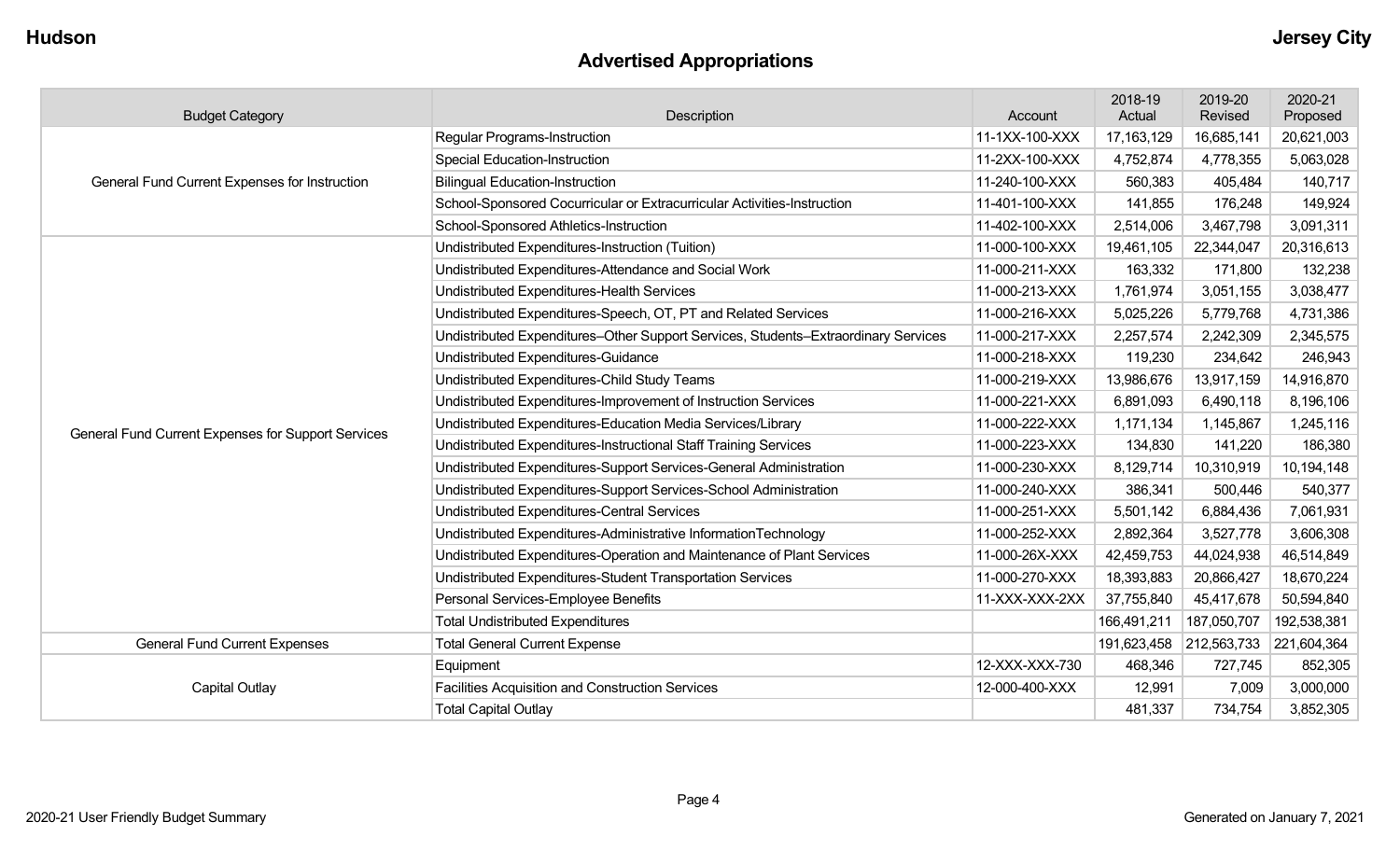## **Advertised Appropriations**

| <b>Budget Category</b>                                    | Description                                           | Account        | 2018-19<br>Actual | 2019-20<br>Revised | 2020-21<br>Proposed |
|-----------------------------------------------------------|-------------------------------------------------------|----------------|-------------------|--------------------|---------------------|
|                                                           | <b>Summer School-Instruction</b>                      | 13-422-100-XXX | 476,475           | 474,755            | 479,405             |
| Special School Expenses for Summer School                 | <b>Summer School-Support Services</b>                 | 13-422-200-XXX | 105,600           | 110,322            | 105,672             |
|                                                           | <b>Total Summer School</b>                            | 13-422-X00-XXX | 582,075           | 585,077            | 585,077             |
|                                                           | Evening School-Foreign-Born-Local-Instruction         | 13-631-100-XXX | 158,200           | 214,264            | 214,264             |
| Special School Expenses for Evening-Foreign-Local         | Evening School-Foreign-Born-Local-Support Services    | 13-631-200-XXX | 15,741            | 28,983             | 28,983              |
|                                                           | Total Evening School-Foreign-Born-Local               | 13-631-X00-XXX | 173,941           | 243,247            | 243,247             |
| <b>Special School Expenses</b>                            | <b>Total Special Schools</b>                          | 13-XXX-XXX-XXX | 756,016           | 828,324            | 828,324             |
|                                                           | <b>Transfer of Funds to Charter Schools</b>           | 10-000-100-56X | 61,022,208        | 77,122,324         | 90,110,273          |
| General Fund Expenses and Transfers                       | General Fund Contribution to School Based Budgeting   | 10-000-520-930 | 287,581,456       | 285,215,650        | 314,444,334         |
|                                                           | <b>General Fund Grand Total</b>                       |                | 541,464,475       | 576,464,785        | 630,839,600         |
| Special Revenue Fund Expenses for Grants and Entitlements | <b>Local Projects</b>                                 | 20-XXX-XXX-XXX | 220,912           | 1,117,562          | $\mathbf 0$         |
|                                                           | <b>Preschool Education Aid Instruction</b>            | 20-218-100-XXX | 23,727,958        | 23,811,783         | 23,952,035          |
| Special Revenue Fund Expenses for Preschool Education Aid | <b>Support Services</b>                               | 20-218-200-XXX | 47,315,668        | 48,263,102         | 48,873,493          |
|                                                           | <b>Facility Acquisition and Construction Services</b> | 20-218-400-XXX | 29,634            | 40,000             | 40,000              |
|                                                           | <b>Contribution to Charter Schools</b>                | 20-218-100-56X | 0                 | 1,229,310          | 1,250,280           |
|                                                           | <b>Total Preschool Education Aid</b>                  | 20-218-XXX-XXX | 71,073,260        | 73,344,195         | 74,115,808          |
|                                                           | Nonpublic Textbooks                                   | 20-XXX-XXX-XXX | 208,657           | 219,698            | 186,743             |
|                                                           | Nonpublic Auxiliary Services                          | 20-XXX-XXX-XXX | 537,386           | 583,727            | 496,168             |
|                                                           | Nonpublic Handicapped Services                        | 20-XXX-XXX-XXX | 275,021           | 339,358            | 288,454             |
| Special Revenue Fund Expenses for Other State Projects    | <b>Nonpublic Nursing Services</b>                     | 20-XXX-XXX-XXX | 370,849           | 407,012            | 345,960             |
|                                                           | Nonpublic Technology Initiative                       | 20-XXX-XXX-XXX | 136,816           | 150,048            | 127,541             |
|                                                           | Nonpublic Security Aid                                | 20-XXX-XXX-XXX | 590,269           | 629,250            | 534,863             |
|                                                           | Other                                                 | 20-XXX-XXX-XXX | $\mathbf 0$       | 548,020            | $\Omega$            |
| Special Revenue Fund Expenses for State Projects          | <b>Total State Projects</b>                           | 20-XXX-XXX-XXX | 73,192,258        | 76,221,308         | 76,095,537          |
|                                                           | Title I                                               | 20-XXX-XXX-XXX | 5,262,257         | 4,901,195          | 2,594,064           |
|                                                           | Title II                                              | 20-XXX-XXX-XXX | 1,198,687         | 2,119,307          | 1,801,411           |
| Special Revenue Fund Expenses for Federal Projects        | Title III                                             | 20-XXX-XXX-XXX | 771,501           | 1,061,514          | 902,287             |
|                                                           | Title IV                                              | 20-XXX-XXX-XXX | 516,348           | 1,227,692          | 1,043,538           |
|                                                           | I.D.E.A. Part B (Handicapped)                         | 20-XXX-XXX-XXX | 8,778,097         | 8,926,678          | 7,587,676           |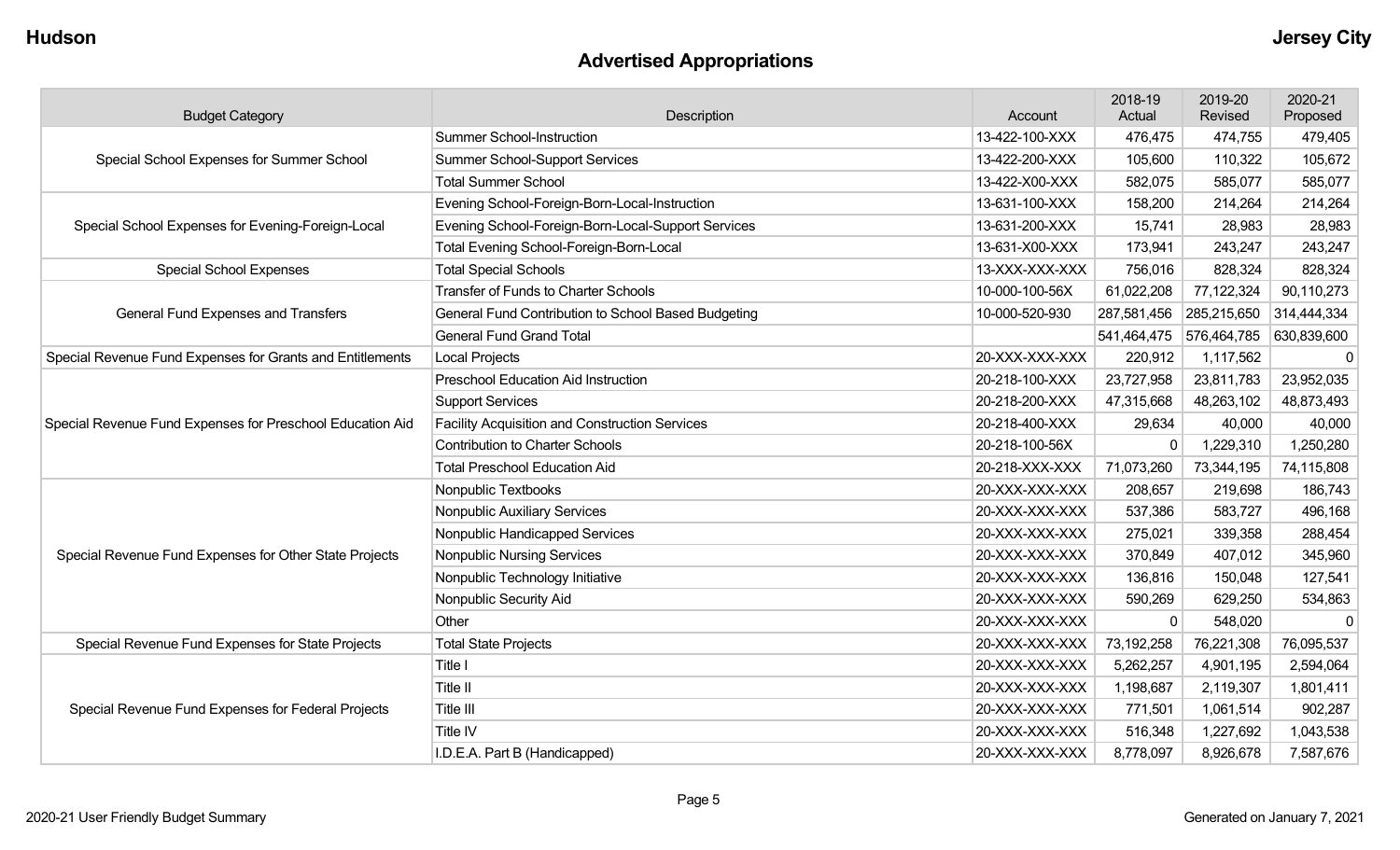## **Advertised Appropriations**

| <b>Budget Category</b>                             | Description                                                                | Account        | 2018-19<br>Actual | 2019-20<br>Revised | 2020-21<br>Proposed |
|----------------------------------------------------|----------------------------------------------------------------------------|----------------|-------------------|--------------------|---------------------|
|                                                    | <b>Vocational Education</b>                                                | 20-XXX-XXX-XXX |                   | 238,682            | 202,880             |
|                                                    | <b>Adult Education</b>                                                     | 20-XXX-XXX-XXX | 456,052           | 454,817            | 386,594             |
| Special Revenue Fund Expenses for Federal Projects | Other                                                                      | 20-XXX-XXX-XXX | 734,182           | 4,923,361          | 4,184,857           |
|                                                    | Contribution to School Based Budgeting-Other Federal Projects              | 20-XXX-520-930 | 11,872,473        | 10,929,982         | 10,929,982          |
|                                                    | <b>Total Federal Projects</b>                                              | 20-XXX-XXX-XXX | 29,589,597        | 34,783,228         | 29,633,289          |
| Special Revenue Fund Expenses                      | <b>Total Special Revenue Funds</b>                                         |                | 103,002,767       | 112,122,098        | 105,728,826         |
| All Fund Expenses                                  | <b>Total Expenditures/Appropriations</b>                                   |                | 644,467,242       | 688,586,883        | 736,568,426         |
|                                                    | Deduct Transfer: Local Contribution-Transfer To Special Revenues-Inclusion | 11-105-100-936 | 2,932,699         | 1,633,240          | 460,151             |
| <b>Expenses Net of Transfers</b>                   | <b>Total Expenditures Net of Transfers</b>                                 |                | 641,534,543       | 686,953,643        | 736,108,275         |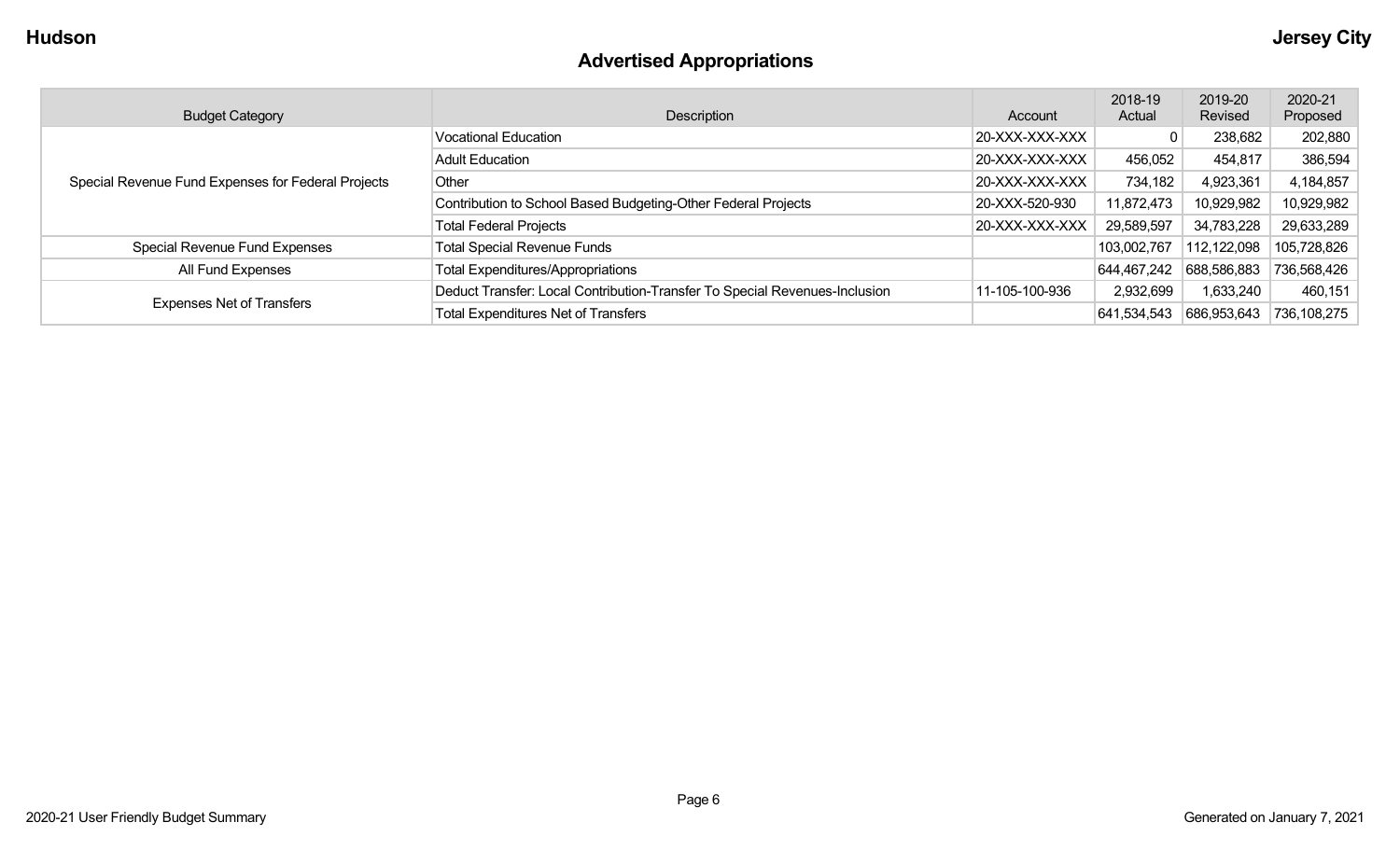## **Advertised Recapitulation of Balances**

| <b>Fund Balance Category</b>                   | <b>Budget Category</b>                                           | Audited<br><b>Balance</b><br>06/30/2018 | Audited<br><b>Balance</b><br>06/30/2019 | Estimated<br><b>Balance</b><br>06/30/2020 | <b>Estimated</b><br><b>Balance</b><br>06/30/2021 |
|------------------------------------------------|------------------------------------------------------------------|-----------------------------------------|-----------------------------------------|-------------------------------------------|--------------------------------------------------|
|                                                | Capital Reserve                                                  | 608                                     | 608                                     |                                           |                                                  |
|                                                | <b>Adult Education Programs</b>                                  | 0                                       | 0                                       |                                           |                                                  |
|                                                | Maintenance Reserve                                              |                                         | 0                                       |                                           |                                                  |
|                                                | Legal Reserve                                                    | 5,061,028                               | 18,600,214                              | 13,761,343                                |                                                  |
| <b>Restricted for General Operating Budget</b> | <b>Tuition Reserve</b>                                           |                                         | 0                                       |                                           |                                                  |
|                                                | <b>Current Expense Emergency Reserve</b>                         |                                         | 0                                       |                                           |                                                  |
|                                                | Impact Aid Reserve for General Expenses (Sections 8002 and 8003) | 0                                       | 0                                       |                                           |                                                  |
|                                                | Impact Aid Reserve for Capital Expenses (Sections 8007 and 8008) | 0                                       | 0                                       |                                           |                                                  |
| Restricted for Repayment of Debt               | Repayment of Debt                                                |                                         |                                         |                                           |                                                  |
|                                                | <b>General Operating Budget</b>                                  | 27,933,114                              | 19,603,672                              | 24,032,019                                | 11,315,691                                       |
| Unrestricted                                   | Repayment of Debt                                                | 0                                       |                                         |                                           |                                                  |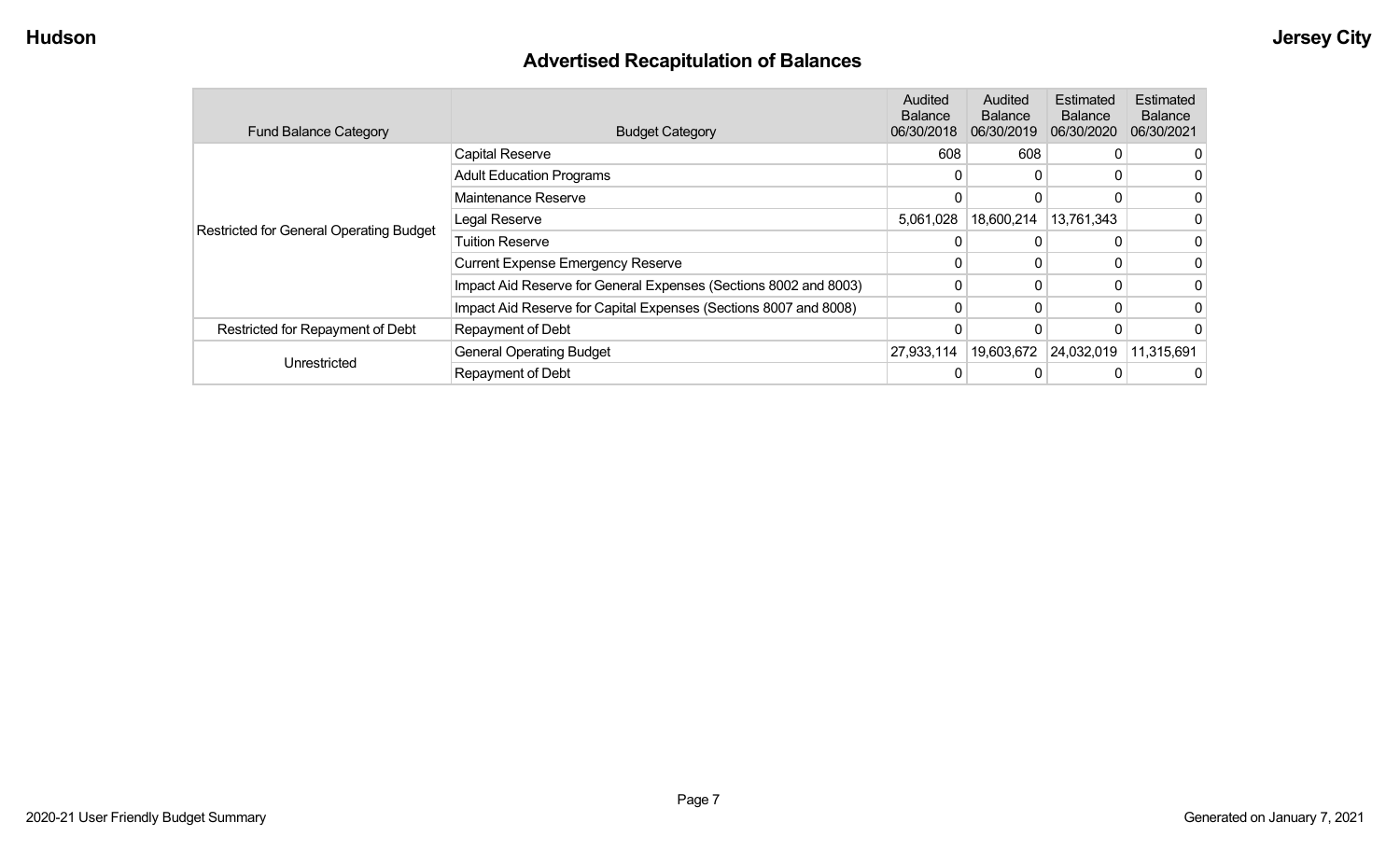#### **Advertised Per Pupil Cost Calculations**

| Per Pupil Cost Calculations                                                                 | 2017-18<br><b>Actual Costs</b> | 2018-19<br><b>Actual Costs</b> | 2019-20<br><b>Original Budget</b> | 2019-20<br><b>Revised Budget</b> | 2020-21<br><b>Proposed Budget</b> |
|---------------------------------------------------------------------------------------------|--------------------------------|--------------------------------|-----------------------------------|----------------------------------|-----------------------------------|
| <b>Total Budgetary Comparative Per Pupil Cost</b>                                           | \$19,781                       | \$19,177                       | \$16,656                          | \$19,111                         | \$19,594                          |
| <b>Total Classroom Instruction</b>                                                          | \$11,828                       | \$11,605                       | \$10,408                          | \$11,255                         | \$11,687                          |
| <b>Classroom-Salaries and Benefits</b>                                                      | \$11,387                       | \$11,311                       | \$9,958                           | \$10,861                         | \$11,117                          |
| Classroom-General Supplies and Textbooks                                                    | \$222                          | \$140                          | \$267                             | \$214                            | \$324                             |
| <b>Classroom-Purchased Services</b>                                                         | \$220                          | \$154                          | \$184                             | \$180                            | \$246                             |
| <b>Total Support Services</b>                                                               | \$2,944                        | \$2,893                        | \$2,364                           | \$2,933                          | \$2,946                           |
| Support Services-Salaries and Benefits                                                      | \$2,600                        | \$2,612                        | \$1,991                           | \$2,581                          | \$2,615                           |
| <b>Total Administrative Costs</b>                                                           | \$1,886                        | \$1,787                        | \$1,564                           | \$1,909                          | \$1,908                           |
| <b>Administration Salaries and Benefits</b>                                                 | \$1,578                        | \$1,519                        | \$1,219                           | \$1,505                          | \$1,546                           |
| Total Operations and Maintenance of Plant                                                   | \$2,909                        | \$2,690                        | \$2,112                           | \$2,666                          | \$2,795                           |
| Operations and Maintenance-Salaries and Benefits                                            | \$1,950                        | \$1,951                        | \$1,279                           | \$1,887                          | \$2,084                           |
| Board Contribution to Food Services                                                         | \$0                            | \$0                            | \$0                               | \$0                              | \$0                               |
| <b>Total Extracurricular Costs</b>                                                          | \$160                          | \$130                          | \$139                             | \$166                            | \$148                             |
| <b>Total Equipment Costs</b>                                                                | \$41                           | \$19                           | \$13                              | \$37                             | \$46                              |
| Legal Costs                                                                                 | \$57                           | \$44                           | \$57                              | \$52                             | \$65                              |
| Restricted Federal and State Revenue other than Preschool Education Aid Included<br>Above** | \$266                          | \$465                          | \$384                             | \$411                            | \$390                             |
| Employee Benefits as a percentage of salaries*                                              | 31.58%                         | 32.05%                         | 35.09%                            | 34.97%                           | 37.45%                            |

\*Does not include pension and social security paid by the State on-behalf of the district. \*\*Federal and State funds in the blended resource school-based budgets.

The information presented in columns 1 through 3 as well as the related descriptions of the per pupil cost calculations are contained in the Taxpayers' Guide to Education Spending and can be found on the Department of Education's Internet website: http://www.state.nj.us/education/guide/. This publication is also available in the board office and public libraries. The same calculations were performed using the 2019-20 revised appropriations and the 2020-21 budgeted appropriations presented in this advertised budget. Total Budgetary Comparative Per Pupil Cost is defined as current expense exclusive of tuition expenditures, transportation, residential costs, and judgments against the school district. For all years it also includes the restricted entitlement aids. With the exception of Total Equipment Cost, each of the other per pupil cost calculations presented is a component of the total comparative per pupil cost, although all components are not shown.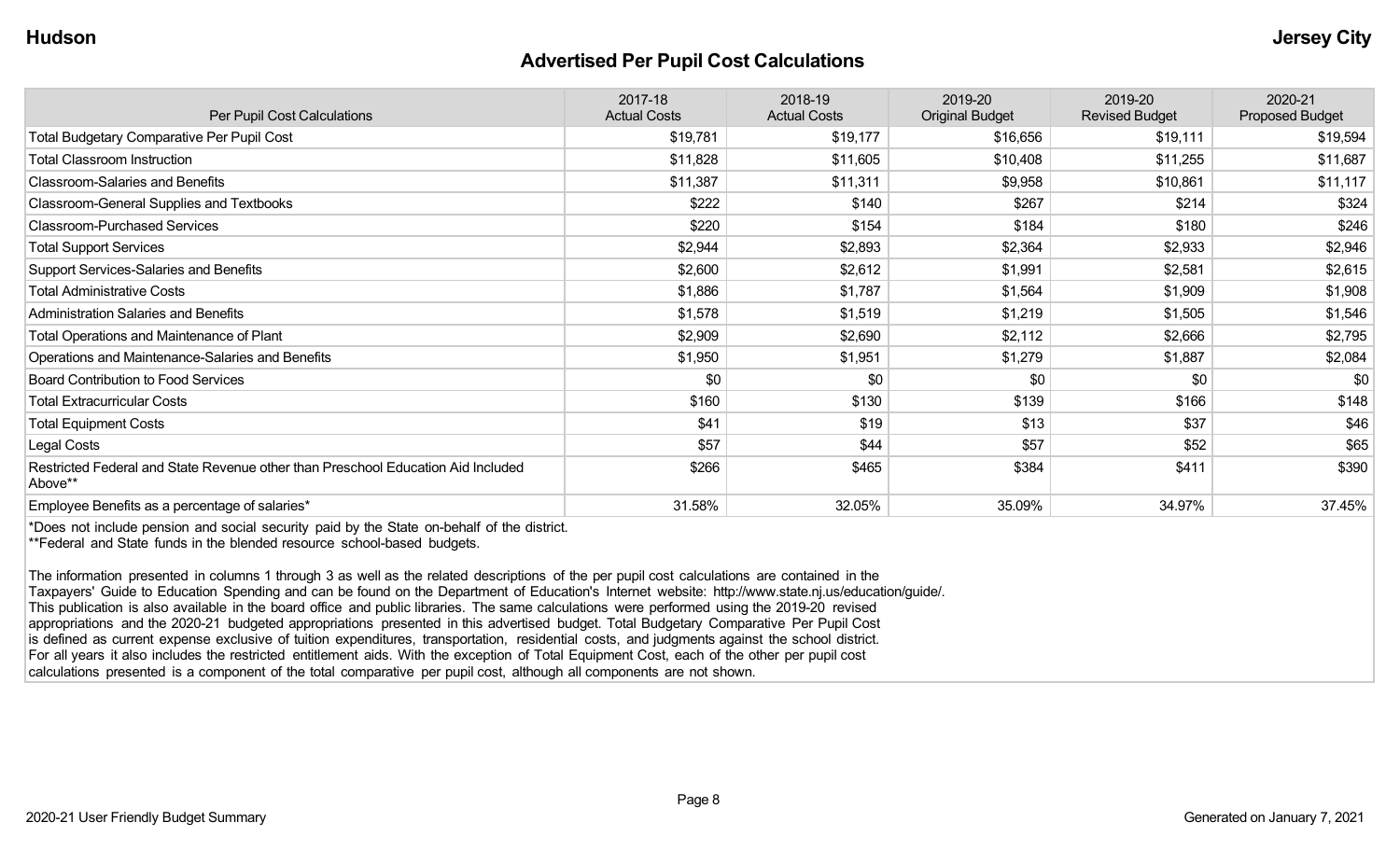#### **Advertised Blended Resource SBB Statement**

|  | Source           | <b>Budget Category</b>                        | 2018-19     | 2019-20     | 2020-21     |
|--|------------------|-----------------------------------------------|-------------|-------------|-------------|
|  |                  | <b>Adjustment for Prior Year Encumbrances</b> | 1,867,182   | 3,365,952   | 0           |
|  |                  | General Fund Contribution (15-5200)           | 285,714,274 | 285,215,650 | 314,444,334 |
|  | <b>Resources</b> | Restricted State Entitlements (15-3200)       |             | 0           | 0           |
|  |                  | Restricted Federal Entitlements (15-44XX)     | 11,872,473  | 10,929,982  | 10,929,982  |
|  |                  | <b>Total SBB Resources</b>                    | 299,453,929 | 299,511,584 | 325,374,316 |
|  |                  | Instruction (15-XXX-100-XXX)                  | 196,252,205 | 192,022,873 | 207,704,659 |
|  |                  | Support Services (15-XXX-2XX-XXX)             | 103,201,724 | 107,282,113 | 117,262,602 |
|  | Appropriations   | Equipment (15-XXX-XXX-73X)                    | 0           | 206,598     | 407,055     |
|  |                  | <b>Total SBB Appropriations</b>               | 299,453,929 | 299,511,584 | 325,374,316 |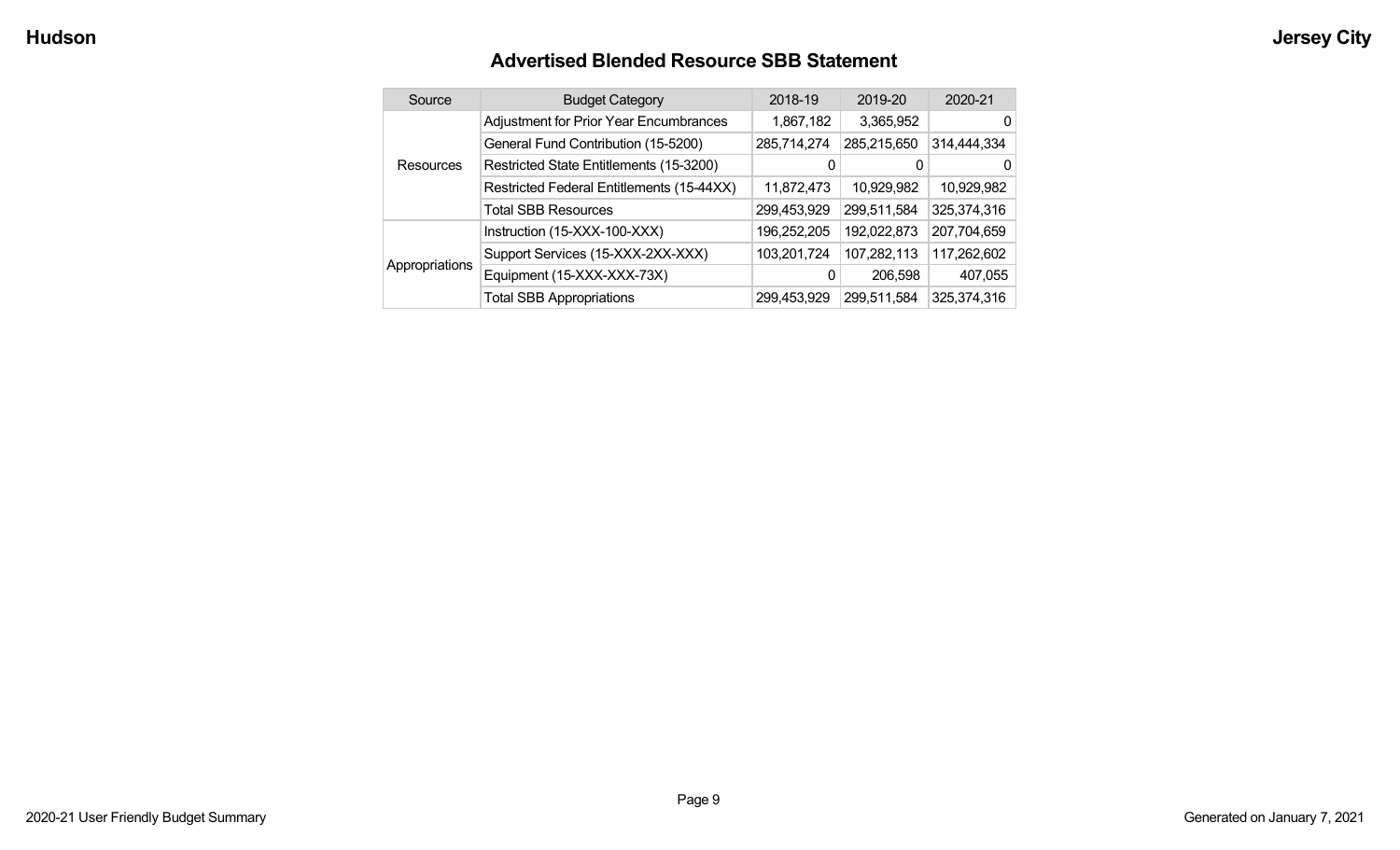# **Unusual Revenues and Appropriations**

| Line<br><b>Number</b> | Source                                  | Amount    | Explanation                             |
|-----------------------|-----------------------------------------|-----------|-----------------------------------------|
| 140                   | <b>Tuition From Individuals</b>         | 67,899    | Special Ed Student Receiving SD6B       |
|                       | Interest Income                         | 110,000   | Interest Income                         |
|                       | Admissions                              | 1,000     | Admissions                              |
| 300                   | Rental Income                           | 87,200    | Rental Income                           |
|                       | <b>Transportation Refund</b>            | 1,228,237 | <b>Transportation Refund</b>            |
|                       | Refund of Prior Yr Expenses             | 500,000   | Refund of Prior Yr Expenses             |
|                       | Parking Revenue                         | 2,000     | Parking Revenue from City               |
|                       | Non Public Textbooks Prog. 501          | 186,743   | Non Public Textbooks Prog. 501          |
|                       | Chapter 192 Prog. 502 and 503           | 496,168   | Chapter 192 Prog. 502 and 503           |
| 765                   | Chapter 193 Prog. 506, 507 and 508      | 288,454   | Chapter 193 Prog. 506, 507 and 508      |
|                       | Non Public Nursing Prog. 509            | 345,960   | Non Public Nursing Prog. 509            |
|                       | Non Public Technology Prog. 510         | 127,541   | Non Public Technology Prog. 510         |
|                       | Non Public Security Prog. 511           | 534,863   | Non Public Security Prog. 511           |
|                       | 21st. Century Prog. 456                 | 511,930   | 21st. Century Prog. 456                 |
| 825                   | Title 1 SIA Part A Prog. 461            | 2,386,035 | Title 1 SIA Part A Prog. 461            |
|                       | Title 1 SIA Part A Carry Over. Prog 462 | 1,206,837 | Title 1 SIA Part A Carry Over. Prog 462 |
|                       | Innovate NJ Competitive Prog. 464       | 80,055    | Innovate NJ Competitive Prog. 464       |
|                       | Non Public Textbooks Prog 501           | 186,743   | Non Public Textbooks Prog 501           |
|                       | Chapter 192 Prog. 502 and 503           | 496,168   | Chapter 192 Prog. 502 and 503           |
| 88180                 | Chapter 193 Prog. 506, 506 and 508      | 288,454   | Chapter 193 Prog. 506, 506 and 508      |
|                       | Non Public Nursing Prog. 509            | 345,960   | Non Public Nursing Prog. 509            |
|                       | Non Public Technology Prog. 510         | 127,541   | Non Public Technology Prog. 510         |
|                       | Non Public Security Prog. 511           | 534,863   | Non Public Security Prog. 511           |
|                       | 21st. Century Prog. 456                 | 511,930   | 21st. Century Prog. 456                 |
| 88700                 | Title 1 SIA Part A Prog. 461            | 2,386,035 | Title 1 SIA Part A Prog. 461            |
|                       | Title 1 SIA Part A Carry Over Prog. 462 | 1,206,837 | Title 1 SIA Part A Carry Over Prog. 462 |
|                       | Innovate NJ Competitive Prog. 464       | 80,055    | Innovate NJ Competitive Prog. 464       |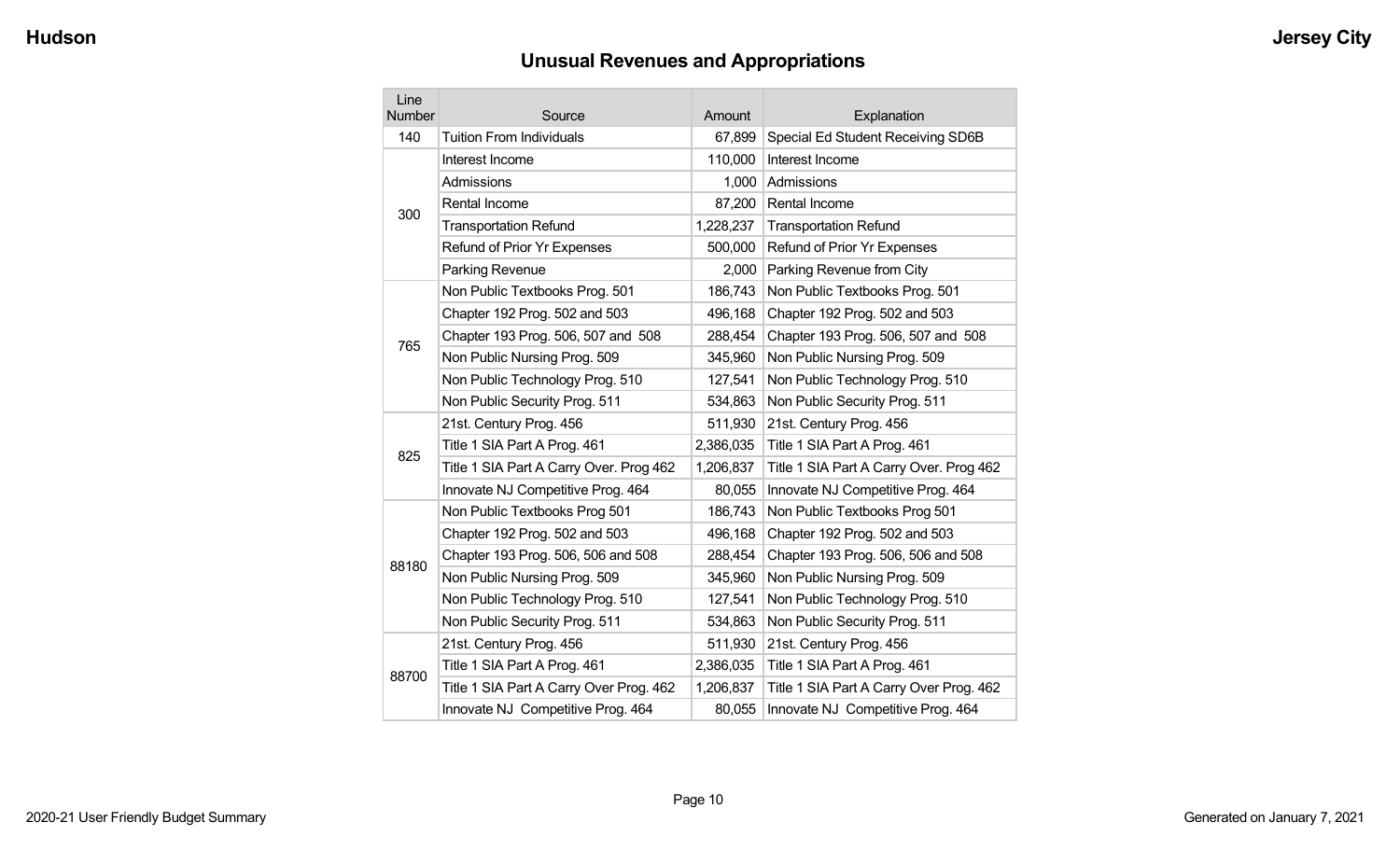#### **Shared Services**

| <b>Shared Service Category Type</b>            | <b>Shared Service Category Description</b>           | Amount<br>Saved<br>(Optional) |
|------------------------------------------------|------------------------------------------------------|-------------------------------|
|                                                | <b>Warren County Special Services</b>                | 14,672                        |
|                                                | <b>Sussex County Regional Cooperative</b>            | 32,307                        |
|                                                | Union County Educational Services Commission         | 21,152                        |
|                                                | <b>Englewood City Public Schools</b>                 | 1,000                         |
| <b>Transportation Services, including Fuel</b> | Delaware Valley Regional                             | 3,692                         |
|                                                | Hunterdon County Educational                         | 18,418                        |
|                                                | Monmouth/Ocean County Educational Service Commission | 19,087                        |
|                                                | <b>Essex County Educational Service Commission</b>   | 784,700                       |
|                                                | <b>Mercer County Special Services</b>                | 5,022                         |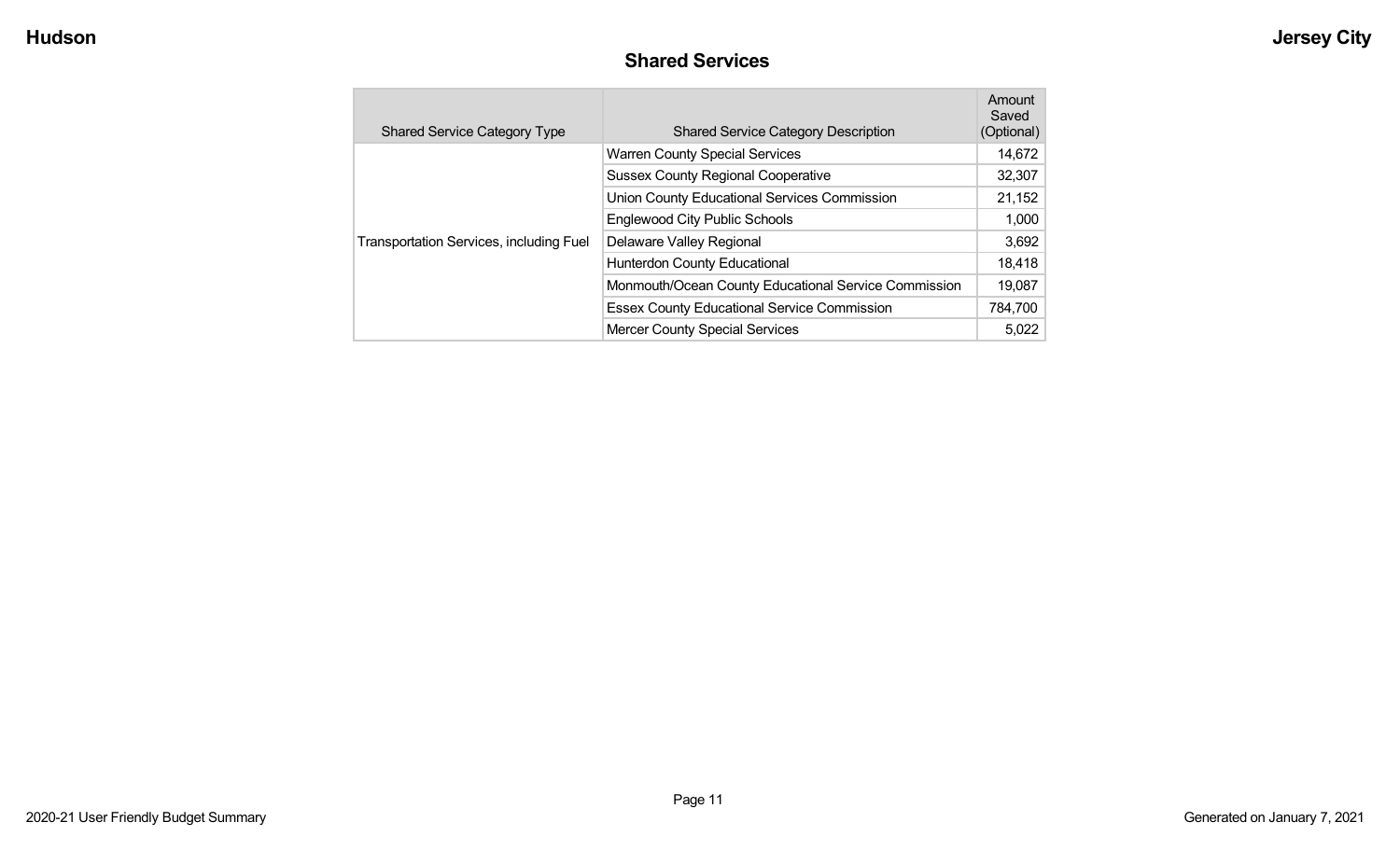#### **Estimated Tax Rates**

| Municipality     | Category                                                                                                           | Amount         |
|------------------|--------------------------------------------------------------------------------------------------------------------|----------------|
|                  | (A) General Fund School Levy                                                                                       | 162,869,751    |
|                  | (D) Total School Levy                                                                                              | 162,869,751    |
|                  | (B) Estimated Net Taxable Valuation (as of 10/01/19)                                                               | 35,286,973,573 |
|                  | (H) Estimated Equalized Valuation (as of 10/01/19)                                                                 | 40,130,760,936 |
| Jersey City City | (C) Estimated 2020-21 General Fund School Tax Rate, Without Repayment of Debt or Adjustments=100x(A)/(B)           | 0.4616         |
|                  | (F) Estimated 2020-21 Total School Tax Rate, With Repayment of Debt and Adjustments=100x(D)/(B)                    | 0.4616         |
|                  | (I) Estimated 2020-21 Equalized General Fund School Tax Rate, Without Repayment of Debt or Adjustments=100x(A)/(H) | 0.4058         |
|                  | (L) Estimated 2020-21 Equalized Total School Tax Rate, With Repayment of Debt and Adjustments=100x(D)/(H)          | 0.4058         |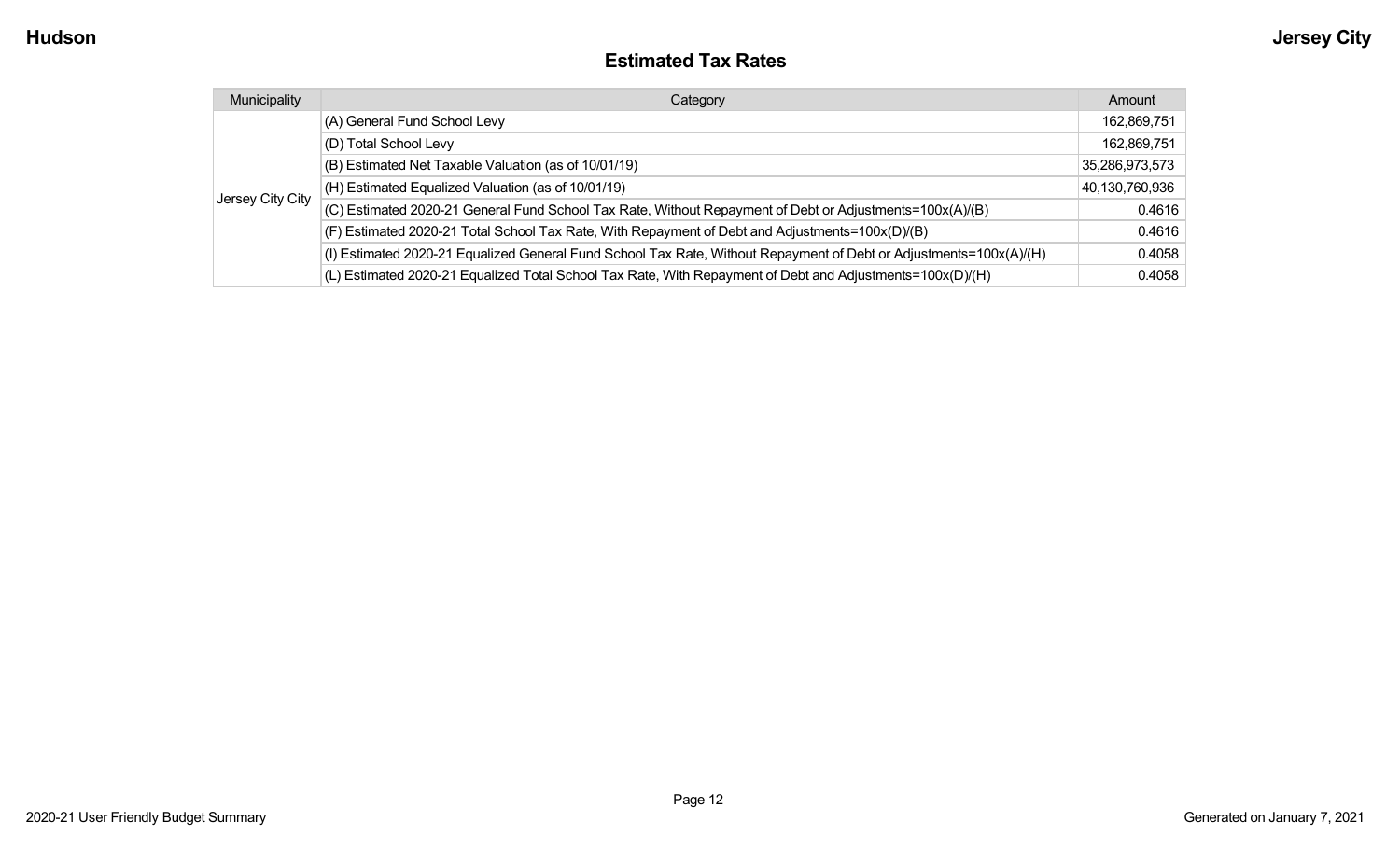| Name | Category                                                                                  | Measure                                 |
|------|-------------------------------------------------------------------------------------------|-----------------------------------------|
|      | <b>Job Title</b>                                                                          | Coordinator/Director/Manager/Supervisor |
|      | Job Title II                                                                              | <b>EXECUTIVE DIR. BILINGUAL</b>         |
|      | <b>Base Annual Salary Amount</b>                                                          | \$171,230                               |
|      | Full-Time Equivalent (FTE)                                                                | 1.0                                     |
|      | Shared with Another District?                                                             | N                                       |
|      | <b>Shared County</b>                                                                      | None Reported                           |
|      | <b>Shared District</b>                                                                    | None Reported                           |
|      | <b>Job Title Other District</b>                                                           | None Reported                           |
|      | Member of Collective Bargaining Unit (CBU)?                                               | N                                       |
|      | <b>Beginning Date of Contract</b>                                                         | 07/01/19                                |
|      | <b>End Date of Contract</b>                                                               | 06/30/20                                |
|      | Contracted Number of Annual Work Days                                                     | 260                                     |
|      | <b>Contracted Number of Annual Vacation Days</b>                                          | 25                                      |
|      | Contracted Number of Annual Sick Days                                                     | 13                                      |
|      | ALDO SANCHEZ-ABRUE Contracted Number of Annual Personal Days                              | 3                                       |
|      | <b>Contracted Number of Annual Consulting Days</b>                                        | 0                                       |
|      | Number of Other Contracted Non-Working Days                                               | 6                                       |
|      | Description of Other Contracted Non-Working Days                                          | <b>CREDIT DAYS</b>                      |
|      | <b>Total Allowances Amount</b>                                                            | \$2,069                                 |
|      | <b>Total Bonuses Amount</b>                                                               | \$8,400                                 |
|      | <b>Total Stipends Amount</b>                                                              | \$0                                     |
|      | District Contributions Above Teacher Contract for Insurance (Health, Dental, Life, Other) | \$0                                     |
|      | District Contributions Above Teacher Contract for Retirement Plans                        | \$0                                     |
|      | <b>Total Contractual Post-Employment Benefit Amount</b>                                   | \$30,627                                |
|      | Contractual Post-Employment Benefit Description of Payout of Sick days                    | <b>Accumulated Sick Days</b>            |
|      | Contractual Post-Employment Benefit Description of Payout of Vacation days                | <b>Accumulated Vacation Days</b>        |
|      | Contractual Post-Employment Benefit Description of Payout of Personal days                | Not Applicable                          |
|      | Contractual Post-Employment Benefit Description of Other Benefits 1                       | None Reported                           |
|      | Contractual Post-Employment Benefit Description of Other Benefits 2                       | None Reported                           |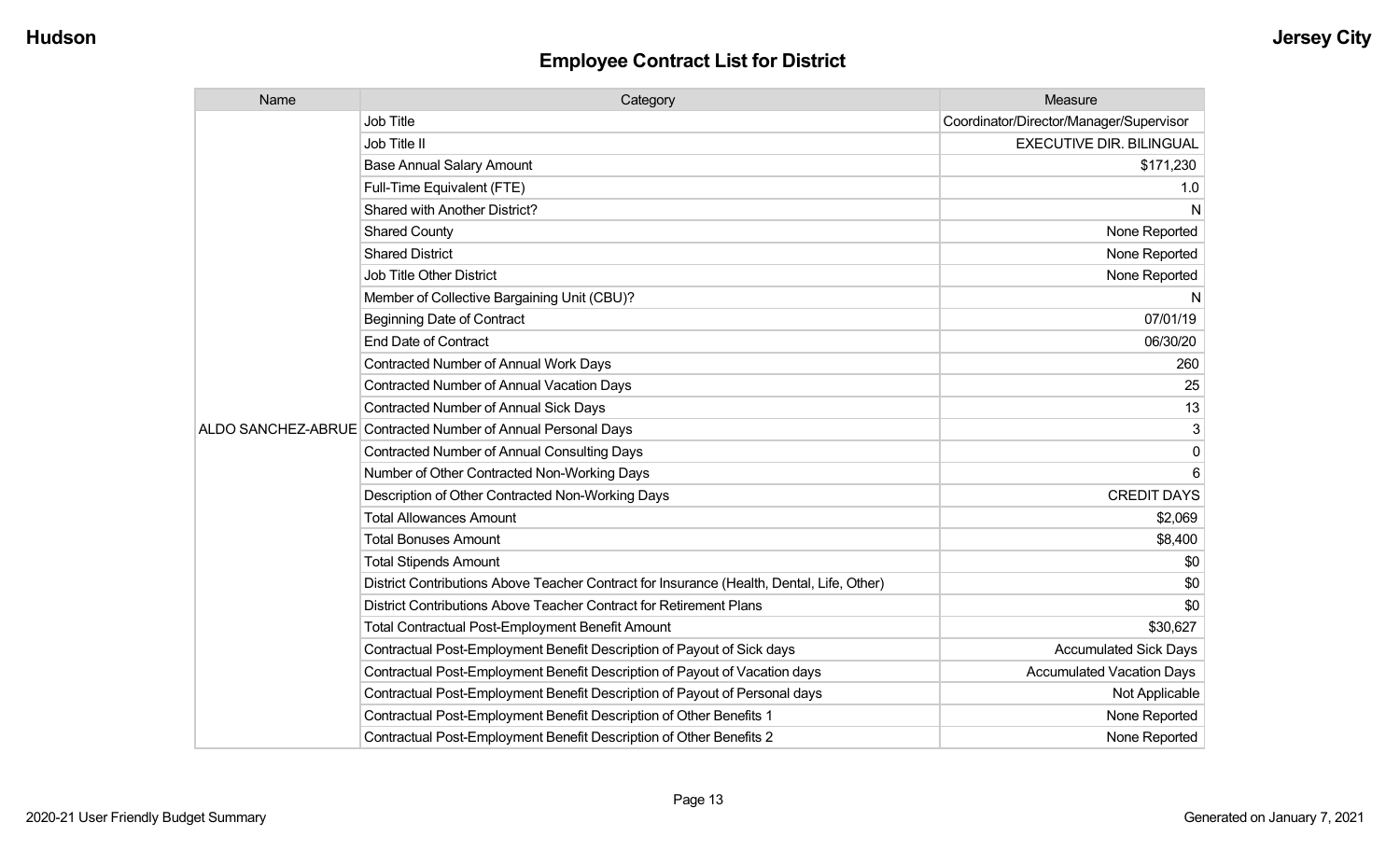| Name                  | Category                                                                                           | Measure                |
|-----------------------|----------------------------------------------------------------------------------------------------|------------------------|
|                       | Contractual Post-Employment Benefit Description of Other Benefits 3                                | None Reported          |
|                       | <b>Total Other/In-Kind Remuneration Amount</b>                                                     | \$3,750                |
|                       | Description of Other/In-Kind Remuneration Annual Option to Buyback Sick Time in Cash               | None Reported          |
|                       | Description of Other/In-Kind Remuneration Annual Option to Buyback Vacation Time in Cash           | None Reported          |
|                       | Description of Other/In-Kind Remuneration Annual Option to Buyback Personal Time in Cash           | None Reported          |
|                       | ALDO SANCHEZ-ABRUE Description of Other/In-Kind Remuneration Annual Option to Other Remuneration 1 | None Reported          |
|                       | Description of Other/In-Kind Remuneration Annual Option to Other Remuneration 2                    | None Reported          |
|                       | Description of Other/In-Kind Remuneration Annual Option to Other Remuneration 3                    | None Reported          |
|                       | <b>Additional Comment 1</b>                                                                        | None Reported          |
|                       | <b>Additional Comment 2</b>                                                                        | None Reported          |
|                       | <b>Additional Comment 3</b>                                                                        | None Reported          |
|                       | <b>Job Title</b>                                                                                   | Other                  |
|                       | Job Title II                                                                                       | <b>GENERAL COUNSEL</b> |
|                       | <b>Base Annual Salary Amount</b>                                                                   | \$160,000              |
|                       | Full-Time Equivalent (FTE)                                                                         | 1.0                    |
|                       | Shared with Another District?                                                                      |                        |
|                       | <b>Shared County</b>                                                                               | None Reported          |
|                       | <b>Shared District</b>                                                                             | None Reported          |
|                       | <b>Job Title Other District</b>                                                                    | None Reported          |
|                       | Member of Collective Bargaining Unit (CBU)?                                                        |                        |
| <b>BRYANT HORSLEY</b> | <b>Beginning Date of Contract</b>                                                                  | 12/16/19               |
|                       | <b>End Date of Contract</b>                                                                        | 06/30/20               |
|                       | <b>Contracted Number of Annual Work Days</b>                                                       | 250                    |
|                       | <b>Contracted Number of Annual Vacation Days</b>                                                   | 22                     |
|                       | Contracted Number of Annual Sick Days                                                              | 14                     |
|                       | Contracted Number of Annual Personal Days                                                          | 3                      |
|                       | <b>Contracted Number of Annual Consulting Days</b>                                                 | $\mathbf 0$            |
|                       | Number of Other Contracted Non-Working Days                                                        |                        |
|                       | Description of Other Contracted Non-Working Days                                                   | <b>CREDIT DAYS</b>     |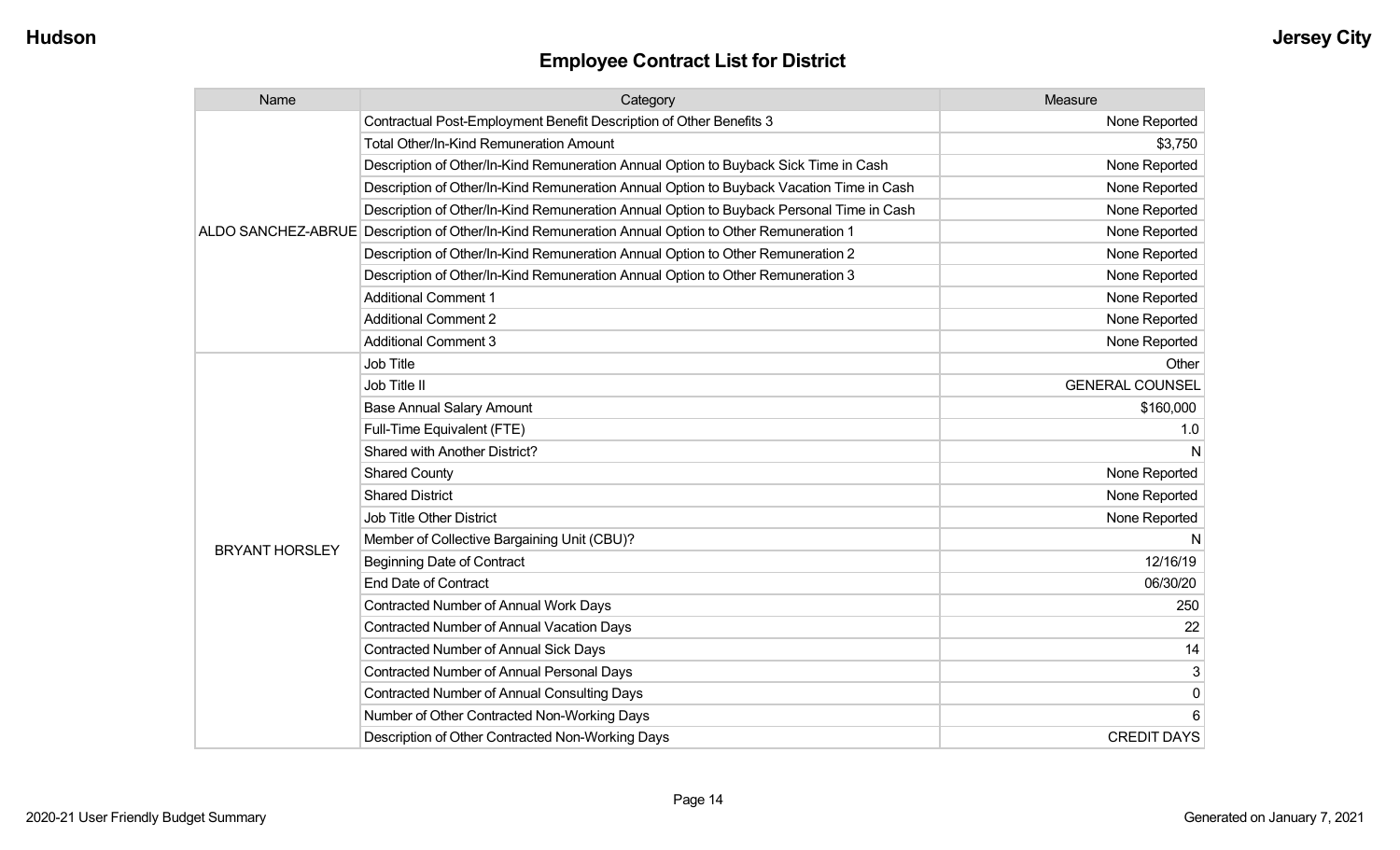| Name                  | Category                                                                                  | Measure                          |
|-----------------------|-------------------------------------------------------------------------------------------|----------------------------------|
|                       | <b>Total Allowances Amount</b>                                                            | \$0                              |
|                       | <b>Total Bonuses Amount</b>                                                               | \$0                              |
|                       | <b>Total Stipends Amount</b>                                                              | \$0                              |
|                       | District Contributions Above Teacher Contract for Insurance (Health, Dental, Life, Other) | \$0                              |
|                       | District Contributions Above Teacher Contract for Retirement Plans                        | \$0                              |
|                       | <b>Total Contractual Post-Employment Benefit Amount</b>                                   | \$14,580                         |
|                       | Contractual Post-Employment Benefit Description of Payout of Sick days                    | <b>Accumulated Sick Days</b>     |
|                       | Contractual Post-Employment Benefit Description of Payout of Vacation days                | <b>Accumulated Vacation Days</b> |
|                       | Contractual Post-Employment Benefit Description of Payout of Personal days                | Not Applicable                   |
|                       | Contractual Post-Employment Benefit Description of Other Benefits 1                       | None Reported                    |
| <b>BRYANT HORSLEY</b> | Contractual Post-Employment Benefit Description of Other Benefits 2                       | None Reported                    |
|                       | Contractual Post-Employment Benefit Description of Other Benefits 3                       | None Reported                    |
|                       | <b>Total Other/In-Kind Remuneration Amount</b>                                            | \$250                            |
|                       | Description of Other/In-Kind Remuneration Annual Option to Buyback Sick Time in Cash      | None Reported                    |
|                       | Description of Other/In-Kind Remuneration Annual Option to Buyback Vacation Time in Cash  | None Reported                    |
|                       | Description of Other/In-Kind Remuneration Annual Option to Buyback Personal Time in Cash  | None Reported                    |
|                       | Description of Other/In-Kind Remuneration Annual Option to Other Remuneration 1           | None Reported                    |
|                       | Description of Other/In-Kind Remuneration Annual Option to Other Remuneration 2           | None Reported                    |
|                       | Description of Other/In-Kind Remuneration Annual Option to Other Remuneration 3           | None Reported                    |
|                       | <b>Additional Comment 1</b>                                                               | None Reported                    |
|                       | <b>Additional Comment 2</b>                                                               | None Reported                    |
|                       | <b>Additional Comment 3</b>                                                               | None Reported                    |
|                       | <b>Job Title</b>                                                                          | Other                            |
|                       | Job Title II                                                                              | AFFIRMATIVE ACTION OFFICE        |
| <b>CHRISTY OLIVER</b> | <b>Base Annual Salary Amount</b>                                                          | \$95,000                         |
|                       | Full-Time Equivalent (FTE)                                                                | 1.0                              |
|                       | Shared with Another District?                                                             | N                                |
|                       | <b>Shared County</b>                                                                      | None Reported                    |
|                       | <b>Shared District</b>                                                                    | None Reported                    |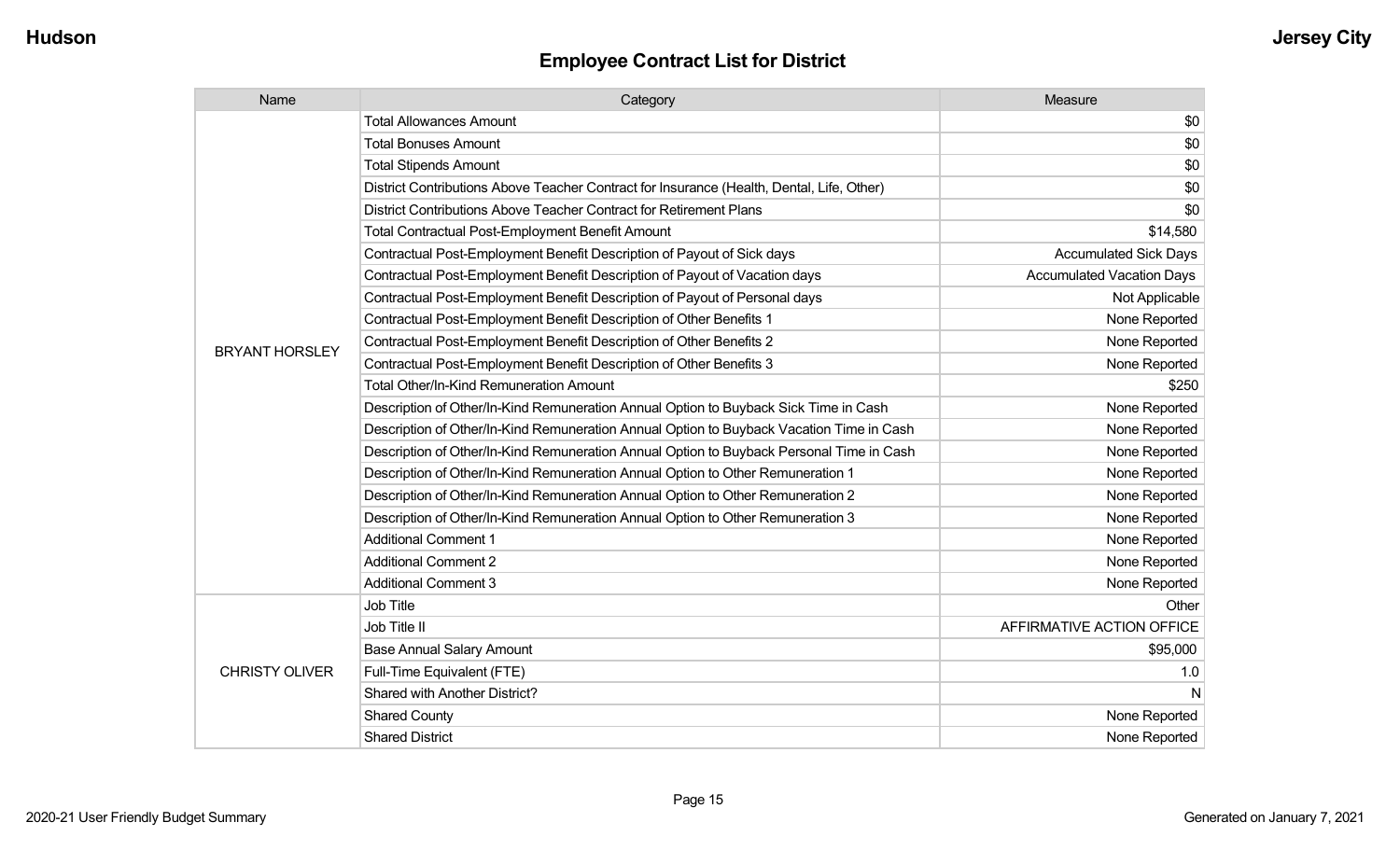| Name                  | Category                                                                                  | Measure                          |
|-----------------------|-------------------------------------------------------------------------------------------|----------------------------------|
|                       | Job Title Other District                                                                  | None Reported                    |
|                       | Member of Collective Bargaining Unit (CBU)?                                               | N                                |
|                       | <b>Beginning Date of Contract</b>                                                         | 09/03/19                         |
|                       | <b>End Date of Contract</b>                                                               | 06/30/20                         |
|                       | Contracted Number of Annual Work Days                                                     | 250                              |
|                       | <b>Contracted Number of Annual Vacation Days</b>                                          | 22                               |
|                       | Contracted Number of Annual Sick Days                                                     | 13                               |
|                       | Contracted Number of Annual Personal Days                                                 | 3                                |
|                       | <b>Contracted Number of Annual Consulting Days</b>                                        | $\mathbf{0}$                     |
|                       | Number of Other Contracted Non-Working Days                                               |                                  |
|                       | Description of Other Contracted Non-Working Days                                          | <b>CREDIT DAYS</b>               |
|                       | <b>Total Allowances Amount</b>                                                            | \$0                              |
|                       | <b>Total Bonuses Amount</b>                                                               | \$0                              |
|                       | <b>Total Stipends Amount</b>                                                              | \$0                              |
| <b>CHRISTY OLIVER</b> | District Contributions Above Teacher Contract for Insurance (Health, Dental, Life, Other) | \$0                              |
|                       | District Contributions Above Teacher Contract for Retirement Plans                        | \$0                              |
|                       | <b>Total Contractual Post-Employment Benefit Amount</b>                                   | \$9,360                          |
|                       | Contractual Post-Employment Benefit Description of Payout of Sick days                    | <b>Accumulated Sick Days</b>     |
|                       | Contractual Post-Employment Benefit Description of Payout of Vacation days                | <b>Accumulated Vacation Days</b> |
|                       | Contractual Post-Employment Benefit Description of Payout of Personal days                | Not Applicable                   |
|                       | Contractual Post-Employment Benefit Description of Other Benefits 1                       | None Reported                    |
|                       | Contractual Post-Employment Benefit Description of Other Benefits 2                       | None Reported                    |
|                       | Contractual Post-Employment Benefit Description of Other Benefits 3                       | None Reported                    |
|                       | Total Other/In-Kind Remuneration Amount                                                   | \$500                            |
|                       | Description of Other/In-Kind Remuneration Annual Option to Buyback Sick Time in Cash      | None Reported                    |
|                       | Description of Other/In-Kind Remuneration Annual Option to Buyback Vacation Time in Cash  | None Reported                    |
|                       | Description of Other/In-Kind Remuneration Annual Option to Buyback Personal Time in Cash  | None Reported                    |
|                       | Description of Other/In-Kind Remuneration Annual Option to Other Remuneration 1           | None Reported                    |
|                       | Description of Other/In-Kind Remuneration Annual Option to Other Remuneration 2           | None Reported                    |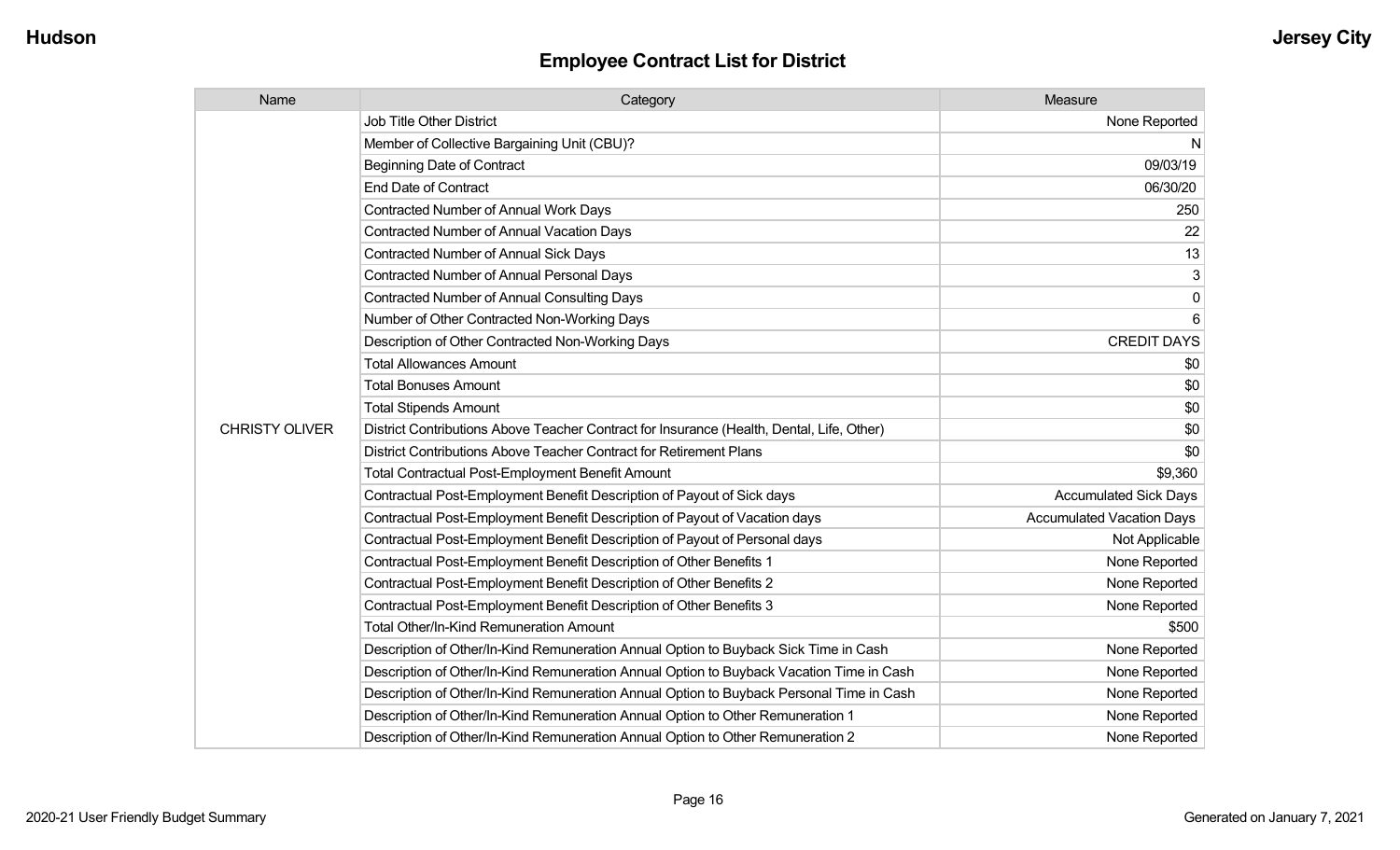| Name                  | Category                                                                                  | Measure                         |
|-----------------------|-------------------------------------------------------------------------------------------|---------------------------------|
| <b>CHRISTY OLIVER</b> | Description of Other/In-Kind Remuneration Annual Option to Other Remuneration 3           | None Reported                   |
|                       | <b>Additional Comment 1</b>                                                               | None Reported                   |
|                       | <b>Additional Comment 2</b>                                                               | None Reported                   |
|                       | <b>Additional Comment 3</b>                                                               | None Reported                   |
|                       | <b>Job Title</b>                                                                          | <b>Assistant Superintendent</b> |
|                       | Job Title II                                                                              | None Reported                   |
|                       | <b>Base Annual Salary Amount</b>                                                          | \$181,596                       |
|                       | Full-Time Equivalent (FTE)                                                                | 1.0                             |
|                       | <b>Shared with Another District?</b>                                                      | N                               |
|                       | <b>Shared County</b>                                                                      | None Reported                   |
|                       | <b>Shared District</b>                                                                    | None Reported                   |
|                       | <b>Job Title Other District</b>                                                           | None Reported                   |
|                       | Member of Collective Bargaining Unit (CBU)?                                               | N                               |
|                       | <b>Beginning Date of Contract</b>                                                         | 07/01/19                        |
|                       | <b>End Date of Contract</b>                                                               | 06/30/20                        |
|                       | Contracted Number of Annual Work Days                                                     | 260                             |
| <b>ELLEN RUANE</b>    | <b>Contracted Number of Annual Vacation Days</b>                                          | 25                              |
|                       | <b>Contracted Number of Annual Sick Days</b>                                              | 13                              |
|                       | Contracted Number of Annual Personal Days                                                 | 3                               |
|                       | <b>Contracted Number of Annual Consulting Days</b>                                        | 0                               |
|                       | Number of Other Contracted Non-Working Days                                               | 6                               |
|                       | Description of Other Contracted Non-Working Days                                          | <b>CREDIT DAYS</b>              |
|                       | <b>Total Allowances Amount</b>                                                            | \$2,765                         |
|                       | <b>Total Bonuses Amount</b>                                                               | \$7,900                         |
|                       | <b>Total Stipends Amount</b>                                                              | \$0                             |
|                       | District Contributions Above Teacher Contract for Insurance (Health, Dental, Life, Other) | \$0                             |
|                       | District Contributions Above Teacher Contract for Retirement Plans                        | \$0                             |
|                       | <b>Total Contractual Post-Employment Benefit Amount</b>                                   | \$126,346                       |
|                       | Contractual Post-Employment Benefit Description of Payout of Sick days                    | <b>Accumulated Sick Days</b>    |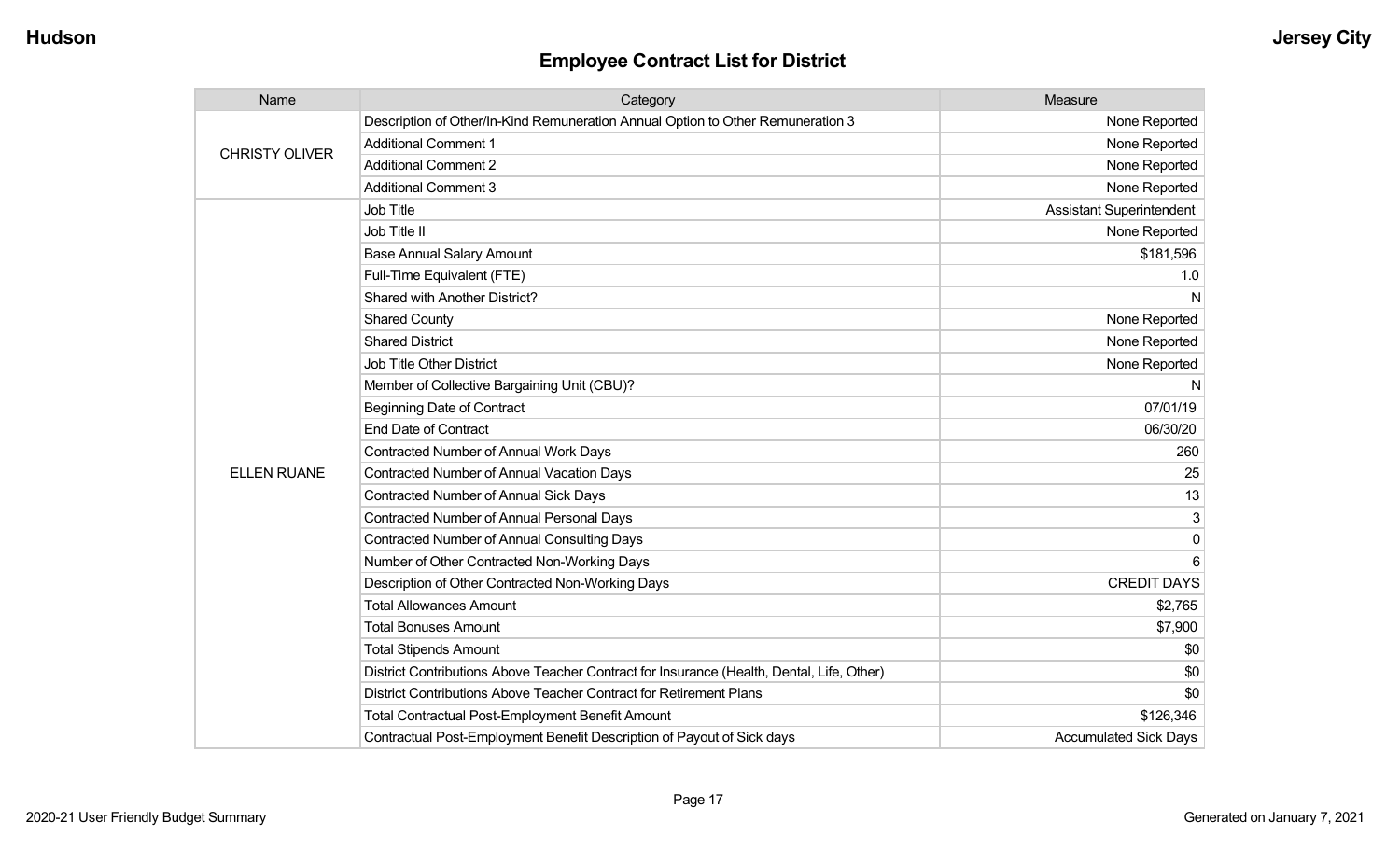| Name                   | Category                                                                                 | Measure                          |
|------------------------|------------------------------------------------------------------------------------------|----------------------------------|
|                        | Contractual Post-Employment Benefit Description of Payout of Vacation days               | <b>Accumulated Vacation Days</b> |
|                        | Contractual Post-Employment Benefit Description of Payout of Personal days               | Not Applicable                   |
|                        | Contractual Post-Employment Benefit Description of Other Benefits 1                      | None Reported                    |
|                        | Contractual Post-Employment Benefit Description of Other Benefits 2                      | None Reported                    |
|                        | Contractual Post-Employment Benefit Description of Other Benefits 3                      | None Reported                    |
|                        | Total Other/In-Kind Remuneration Amount                                                  | \$5,450                          |
|                        | Description of Other/In-Kind Remuneration Annual Option to Buyback Sick Time in Cash     | None Reported                    |
| <b>ELLEN RUANE</b>     | Description of Other/In-Kind Remuneration Annual Option to Buyback Vacation Time in Cash | None Reported                    |
|                        | Description of Other/In-Kind Remuneration Annual Option to Buyback Personal Time in Cash | None Reported                    |
|                        | Description of Other/In-Kind Remuneration Annual Option to Other Remuneration 1          | None Reported                    |
|                        | Description of Other/In-Kind Remuneration Annual Option to Other Remuneration 2          | None Reported                    |
|                        | Description of Other/In-Kind Remuneration Annual Option to Other Remuneration 3          | None Reported                    |
|                        | <b>Additional Comment 1</b>                                                              | None Reported                    |
|                        | <b>Additional Comment 2</b>                                                              | None Reported                    |
|                        | <b>Additional Comment 3</b>                                                              | None Reported                    |
|                        | <b>Job Title</b>                                                                         | Superintendent                   |
|                        | Job Title II                                                                             | None Reported                    |
|                        | <b>Base Annual Salary Amount</b>                                                         | \$245,000                        |
|                        | Full-Time Equivalent (FTE)                                                               | 1.0                              |
|                        | <b>Shared with Another District?</b>                                                     |                                  |
|                        | <b>Shared County</b>                                                                     | None Reported                    |
| <b>FRANKLIN WALKER</b> | <b>Shared District</b>                                                                   | None Reported                    |
|                        | <b>Job Title Other District</b>                                                          | None Reported                    |
|                        | Member of Collective Bargaining Unit (CBU)?                                              | -N                               |
|                        | <b>Beginning Date of Contract</b>                                                        | 07/01/19                         |
|                        | <b>End Date of Contract</b>                                                              | 06/30/20                         |
|                        | Contracted Number of Annual Work Days                                                    | 260                              |
|                        | <b>Contracted Number of Annual Vacation Days</b>                                         | 25                               |
|                        | <b>Contracted Number of Annual Sick Days</b>                                             | 13                               |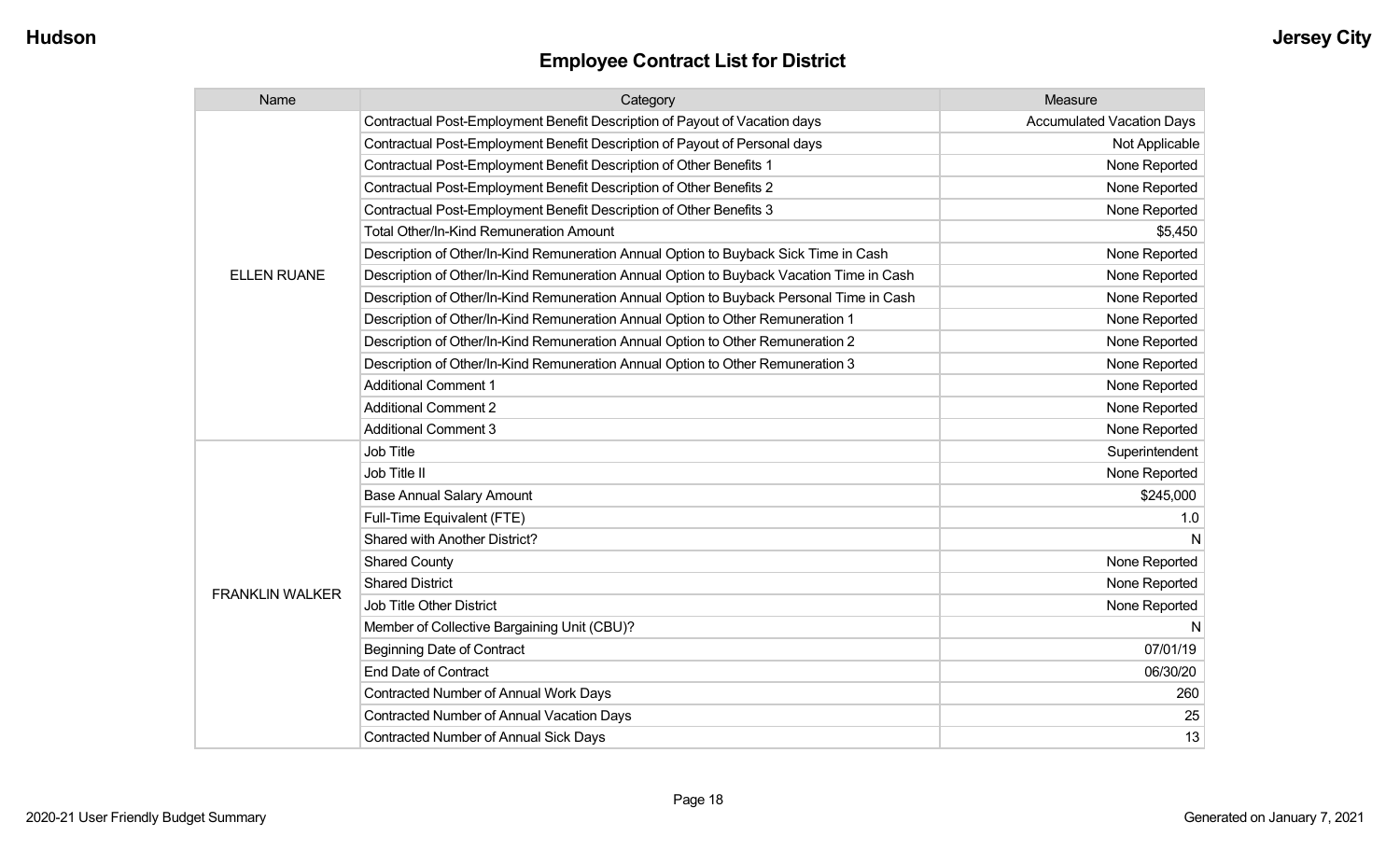| Name                   | Category                                                                                  | Measure                          |
|------------------------|-------------------------------------------------------------------------------------------|----------------------------------|
|                        | <b>Contracted Number of Annual Personal Days</b>                                          | 3                                |
|                        | <b>Contracted Number of Annual Consulting Days</b>                                        | $\mathbf 0$                      |
|                        | Number of Other Contracted Non-Working Days                                               | 6                                |
|                        | Description of Other Contracted Non-Working Days                                          | <b>CREDIT DAYS</b>               |
|                        | <b>Total Allowances Amount</b>                                                            | \$13,930                         |
|                        | <b>Total Bonuses Amount</b>                                                               | \$0                              |
|                        | <b>Total Stipends Amount</b>                                                              | \$0                              |
|                        | District Contributions Above Teacher Contract for Insurance (Health, Dental, Life, Other) | \$0                              |
|                        | District Contributions Above Teacher Contract for Retirement Plans                        | \$0                              |
|                        | <b>Total Contractual Post-Employment Benefit Amount</b>                                   | \$69,111                         |
|                        | Contractual Post-Employment Benefit Description of Payout of Sick days                    | <b>Accumulated Sick Days</b>     |
|                        | Contractual Post-Employment Benefit Description of Payout of Vacation days                | <b>Accumulated Vacation Days</b> |
| <b>FRANKLIN WALKER</b> | Contractual Post-Employment Benefit Description of Payout of Personal days                | Not Applicable                   |
|                        | Contractual Post-Employment Benefit Description of Other Benefits 1                       | None Reported                    |
|                        | Contractual Post-Employment Benefit Description of Other Benefits 2                       | None Reported                    |
|                        | Contractual Post-Employment Benefit Description of Other Benefits 3                       | None Reported                    |
|                        | Total Other/In-Kind Remuneration Amount                                                   | \$6,800                          |
|                        | Description of Other/In-Kind Remuneration Annual Option to Buyback Sick Time in Cash      | None Reported                    |
|                        | Description of Other/In-Kind Remuneration Annual Option to Buyback Vacation Time in Cash  | None Reported                    |
|                        | Description of Other/In-Kind Remuneration Annual Option to Buyback Personal Time in Cash  | None Reported                    |
|                        | Description of Other/In-Kind Remuneration Annual Option to Other Remuneration 1           | None Reported                    |
|                        | Description of Other/In-Kind Remuneration Annual Option to Other Remuneration 2           | None Reported                    |
|                        | Description of Other/In-Kind Remuneration Annual Option to Other Remuneration 3           | None Reported                    |
|                        | <b>Additional Comment 1</b>                                                               | None Reported                    |
|                        | <b>Additional Comment 2</b>                                                               | None Reported                    |
|                        | <b>Additional Comment 3</b>                                                               | None Reported                    |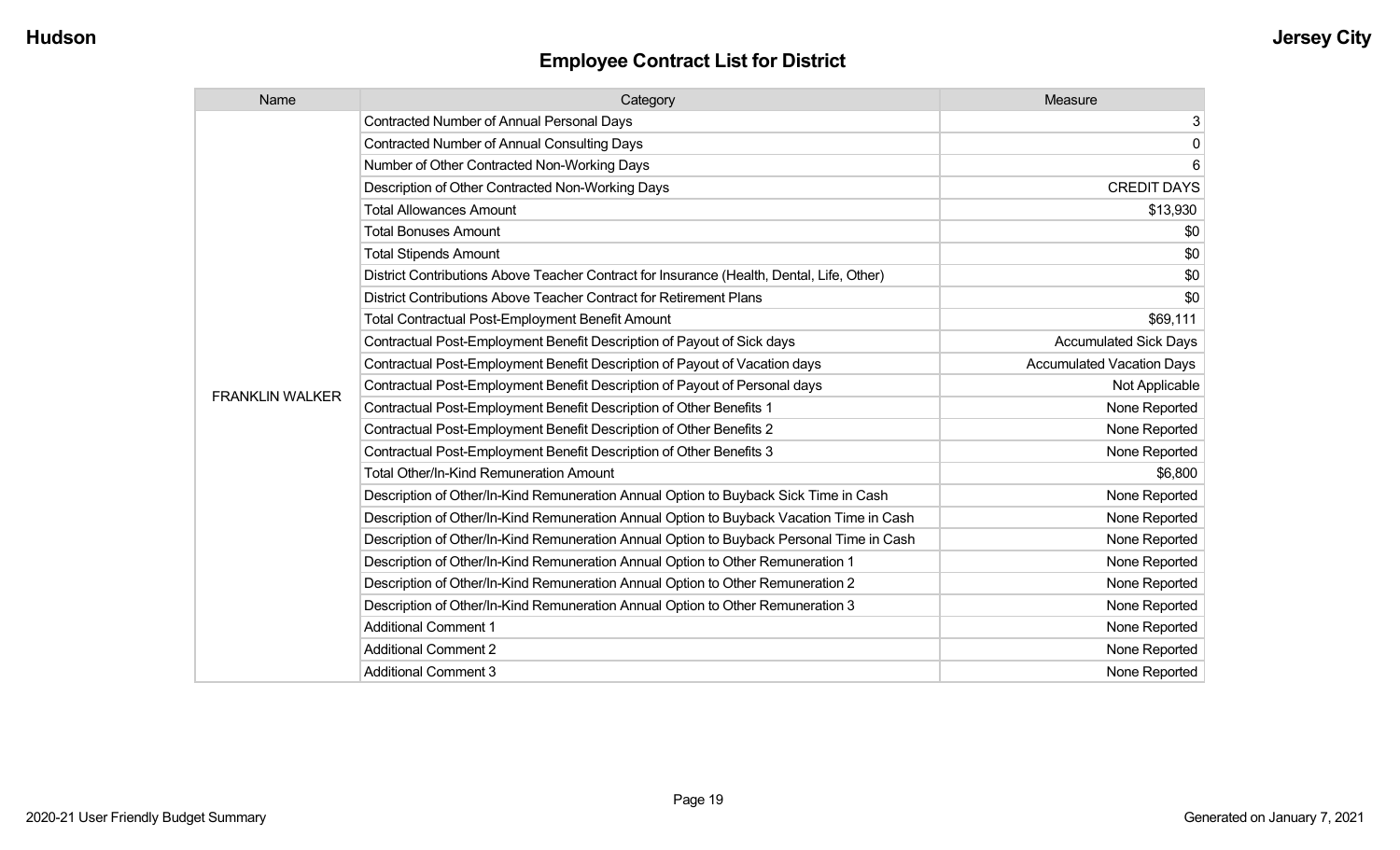| Name                    | Category                                                                                  | Measure                                 |
|-------------------------|-------------------------------------------------------------------------------------------|-----------------------------------------|
|                         | <b>Job Title</b>                                                                          | Coordinator/Director/Manager/Supervisor |
|                         | Job Title II                                                                              | <b>EXECUTIVE DIR. TECH ED.</b>          |
|                         | <b>Base Annual Salary Amount</b>                                                          | \$164,581                               |
|                         | Full-Time Equivalent (FTE)                                                                | 1.0                                     |
|                         | Shared with Another District?                                                             | N                                       |
|                         | <b>Shared County</b>                                                                      | None Reported                           |
|                         | <b>Shared District</b>                                                                    | None Reported                           |
|                         | <b>Job Title Other District</b>                                                           | None Reported                           |
|                         | Member of Collective Bargaining Unit (CBU)?                                               | N                                       |
|                         | <b>Beginning Date of Contract</b>                                                         | 07/01/19                                |
|                         | <b>End Date of Contract</b>                                                               | 06/30/20                                |
|                         | Contracted Number of Annual Work Days                                                     | 260                                     |
|                         | <b>Contracted Number of Annual Vacation Days</b>                                          | 25                                      |
|                         | <b>Contracted Number of Annual Sick Days</b>                                              | 13                                      |
| <b>JASON SCHETELICK</b> | <b>Contracted Number of Annual Personal Days</b>                                          | 3                                       |
|                         | <b>Contracted Number of Annual Consulting Days</b>                                        | 0                                       |
|                         | Number of Other Contracted Non-Working Days                                               | 6                                       |
|                         | Description of Other Contracted Non-Working Days                                          | <b>CREDIT DAYS</b>                      |
|                         | <b>Total Allowances Amount</b>                                                            | \$0                                     |
|                         | <b>Total Bonuses Amount</b>                                                               | \$300                                   |
|                         | <b>Total Stipends Amount</b>                                                              | \$0                                     |
|                         | District Contributions Above Teacher Contract for Insurance (Health, Dental, Life, Other) | \$0                                     |
|                         | District Contributions Above Teacher Contract for Retirement Plans                        | \$0                                     |
|                         | <b>Total Contractual Post-Employment Benefit Amount</b>                                   | \$40,266                                |
|                         | Contractual Post-Employment Benefit Description of Payout of Sick days                    | <b>Accumulated Sick Days</b>            |
|                         | Contractual Post-Employment Benefit Description of Payout of Vacation days                | <b>Accumulated Vacation Days</b>        |
|                         | Contractual Post-Employment Benefit Description of Payout of Personal days                | Not Applicable                          |
|                         | Contractual Post-Employment Benefit Description of Other Benefits 1                       | None Reported                           |
|                         | Contractual Post-Employment Benefit Description of Other Benefits 2                       | None Reported                           |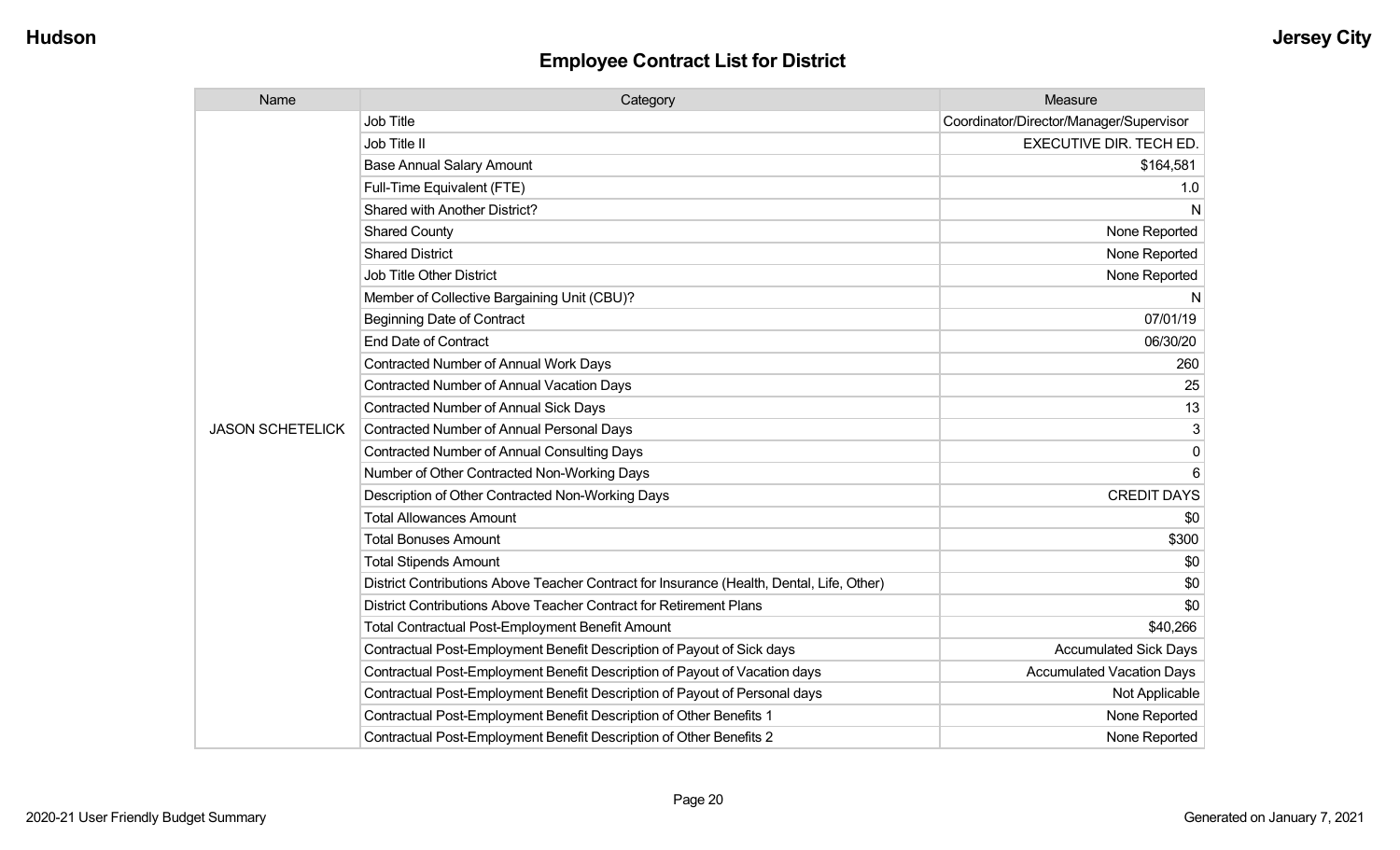| Name                     | Category                                                                                 | Measure                                 |
|--------------------------|------------------------------------------------------------------------------------------|-----------------------------------------|
|                          | Contractual Post-Employment Benefit Description of Other Benefits 3                      | None Reported                           |
|                          | Total Other/In-Kind Remuneration Amount                                                  | \$1,600                                 |
|                          | Description of Other/In-Kind Remuneration Annual Option to Buyback Sick Time in Cash     | None Reported                           |
|                          | Description of Other/In-Kind Remuneration Annual Option to Buyback Vacation Time in Cash | None Reported                           |
|                          | Description of Other/In-Kind Remuneration Annual Option to Buyback Personal Time in Cash | None Reported                           |
| <b>JASON SCHETELICK</b>  | Description of Other/In-Kind Remuneration Annual Option to Other Remuneration 1          | None Reported                           |
|                          | Description of Other/In-Kind Remuneration Annual Option to Other Remuneration 2          | None Reported                           |
|                          | Description of Other/In-Kind Remuneration Annual Option to Other Remuneration 3          | None Reported                           |
|                          | <b>Additional Comment 1</b>                                                              | None Reported                           |
|                          | <b>Additional Comment 2</b>                                                              | None Reported                           |
|                          | <b>Additional Comment 3</b>                                                              | None Reported                           |
|                          | Job Title                                                                                | Coordinator/Director/Manager/Supervisor |
|                          | Job Title II                                                                             | <b>EXECUTIVE DIR. NUTRITION</b>         |
|                          | <b>Base Annual Salary Amount</b>                                                         | \$120,526                               |
|                          | Full-Time Equivalent (FTE)                                                               | 1.0                                     |
|                          | Shared with Another District?                                                            |                                         |
|                          | <b>Shared County</b>                                                                     | None Reported                           |
|                          | <b>Shared District</b>                                                                   | None Reported                           |
|                          | <b>Job Title Other District</b>                                                          | None Reported                           |
| <b>JENNIFER ZELIGSON</b> | Member of Collective Bargaining Unit (CBU)?                                              | N                                       |
|                          | <b>Beginning Date of Contract</b>                                                        | 07/01/19                                |
|                          | <b>End Date of Contract</b>                                                              | 06/30/20                                |
|                          | Contracted Number of Annual Work Days                                                    | 250                                     |
|                          | Contracted Number of Annual Vacation Days                                                | 0                                       |
|                          | Contracted Number of Annual Sick Days                                                    | $\Omega$                                |
|                          | Contracted Number of Annual Personal Days                                                | 0                                       |
|                          | <b>Contracted Number of Annual Consulting Days</b>                                       | 0                                       |
|                          | Number of Other Contracted Non-Working Days                                              | 6                                       |
|                          | Description of Other Contracted Non-Working Days                                         | <b>CREDIT DAYS</b>                      |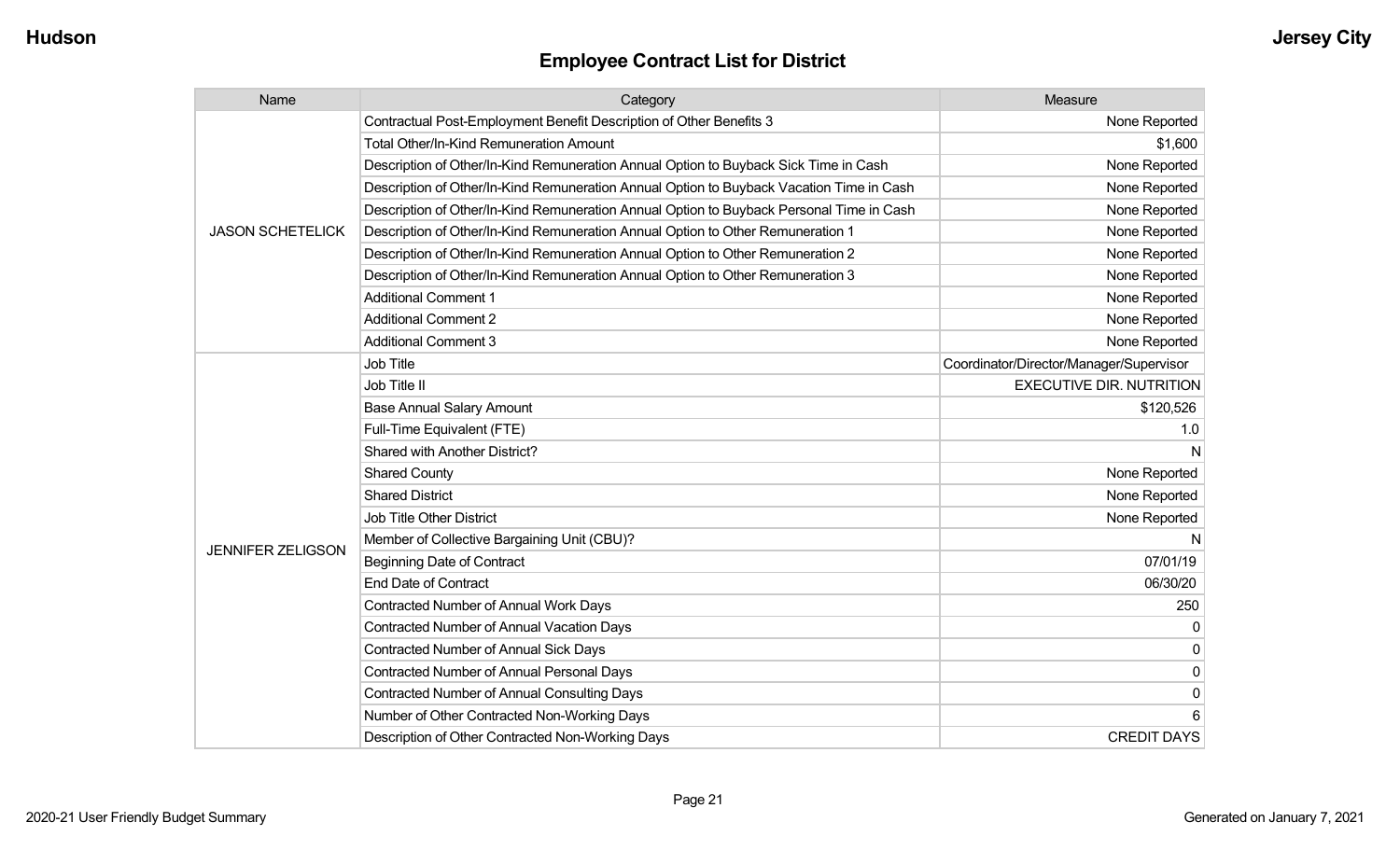| Name                     | Category                                                                                  | Measure                                 |
|--------------------------|-------------------------------------------------------------------------------------------|-----------------------------------------|
|                          | <b>Total Allowances Amount</b>                                                            | \$0                                     |
|                          | <b>Total Bonuses Amount</b>                                                               | \$0                                     |
|                          | <b>Total Stipends Amount</b>                                                              | \$0                                     |
|                          | District Contributions Above Teacher Contract for Insurance (Health, Dental, Life, Other) | \$0                                     |
|                          | District Contributions Above Teacher Contract for Retirement Plans                        | \$0                                     |
|                          | <b>Total Contractual Post-Employment Benefit Amount</b>                                   | \$14,742                                |
|                          | Contractual Post-Employment Benefit Description of Payout of Sick days                    | <b>Accumulated Sick Days</b>            |
|                          | Contractual Post-Employment Benefit Description of Payout of Vacation days                | <b>Accumulated Vacation Days</b>        |
|                          | Contractual Post-Employment Benefit Description of Payout of Personal days                | Not Applicable                          |
|                          | Contractual Post-Employment Benefit Description of Other Benefits 1                       | None Reported                           |
| <b>JENNIFER ZELIGSON</b> | Contractual Post-Employment Benefit Description of Other Benefits 2                       | None Reported                           |
|                          | Contractual Post-Employment Benefit Description of Other Benefits 3                       | None Reported                           |
|                          | Total Other/In-Kind Remuneration Amount                                                   | \$983                                   |
|                          | Description of Other/In-Kind Remuneration Annual Option to Buyback Sick Time in Cash      | None Reported                           |
|                          | Description of Other/In-Kind Remuneration Annual Option to Buyback Vacation Time in Cash  | None Reported                           |
|                          | Description of Other/In-Kind Remuneration Annual Option to Buyback Personal Time in Cash  | None Reported                           |
|                          | Description of Other/In-Kind Remuneration Annual Option to Other Remuneration 1           | None Reported                           |
|                          | Description of Other/In-Kind Remuneration Annual Option to Other Remuneration 2           | None Reported                           |
|                          | Description of Other/In-Kind Remuneration Annual Option to Other Remuneration 3           | None Reported                           |
|                          | <b>Additional Comment 1</b>                                                               | None Reported                           |
|                          | <b>Additional Comment 2</b>                                                               | None Reported                           |
|                          | <b>Additional Comment 3</b>                                                               | None Reported                           |
|                          | Job Title                                                                                 | Coordinator/Director/Manager/Supervisor |
| <b>MARYBETH MOLONEY</b>  | Job Title II                                                                              | <b>EXECUTIVE DIR PERSONNEL</b>          |
|                          | <b>Base Annual Salary Amount</b>                                                          | \$151,776                               |
|                          | Full-Time Equivalent (FTE)                                                                | 1.0                                     |
|                          | Shared with Another District?                                                             | N                                       |
|                          | <b>Shared County</b>                                                                      | None Reported                           |
|                          | <b>Shared District</b>                                                                    | None Reported                           |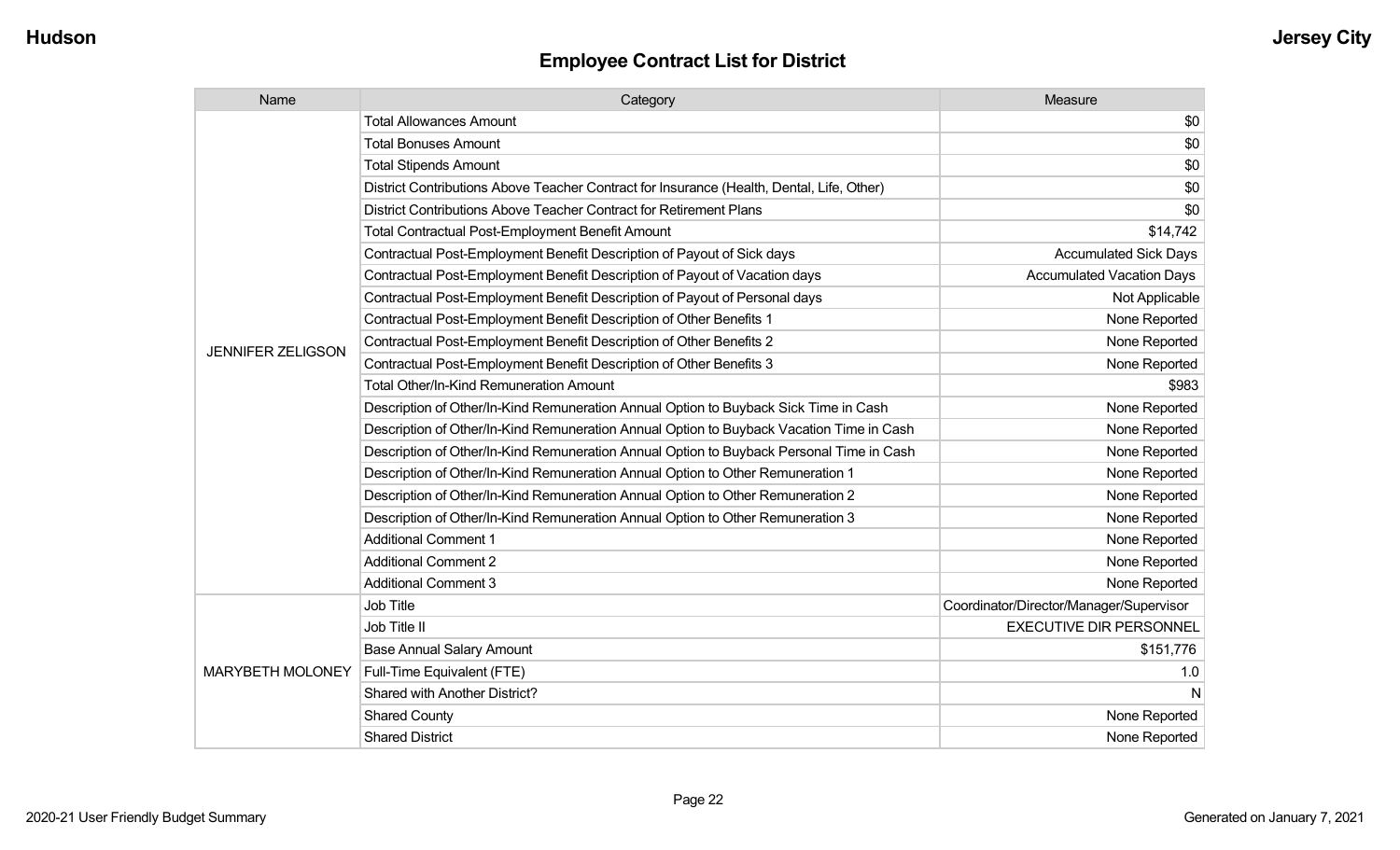| Name                    | Category                                                                                  | Measure                          |
|-------------------------|-------------------------------------------------------------------------------------------|----------------------------------|
|                         | <b>Job Title Other District</b>                                                           | None Reported                    |
|                         | Member of Collective Bargaining Unit (CBU)?                                               | N                                |
|                         | <b>Beginning Date of Contract</b>                                                         | 07/01/19                         |
|                         | <b>End Date of Contract</b>                                                               | 06/30/20                         |
|                         | <b>Contracted Number of Annual Work Days</b>                                              | 250                              |
|                         | <b>Contracted Number of Annual Vacation Days</b>                                          | 25                               |
|                         | <b>Contracted Number of Annual Sick Days</b>                                              | 13                               |
|                         | <b>Contracted Number of Annual Personal Days</b>                                          | 3                                |
|                         | <b>Contracted Number of Annual Consulting Days</b>                                        | $\mathbf 0$                      |
|                         | Number of Other Contracted Non-Working Days                                               | 6                                |
|                         | Description of Other Contracted Non-Working Days                                          | <b>CREDIT DAYS</b>               |
|                         | <b>Total Allowances Amount</b>                                                            | \$420                            |
|                         | <b>Total Bonuses Amount</b>                                                               | \$4,500                          |
|                         | <b>Total Stipends Amount</b>                                                              | \$0                              |
| <b>MARYBETH MOLONEY</b> | District Contributions Above Teacher Contract for Insurance (Health, Dental, Life, Other) | \$0                              |
|                         | District Contributions Above Teacher Contract for Retirement Plans                        | \$0                              |
|                         | <b>Total Contractual Post-Employment Benefit Amount</b>                                   | \$24,254                         |
|                         | Contractual Post-Employment Benefit Description of Payout of Sick days                    | <b>Accumulated Sick Days</b>     |
|                         | Contractual Post-Employment Benefit Description of Payout of Vacation days                | <b>Accumulated Vacation Days</b> |
|                         | Contractual Post-Employment Benefit Description of Payout of Personal days                | Not Applicable                   |
|                         | Contractual Post-Employment Benefit Description of Other Benefits 1                       | None Reported                    |
|                         | Contractual Post-Employment Benefit Description of Other Benefits 2                       | None Reported                    |
|                         | Contractual Post-Employment Benefit Description of Other Benefits 3                       | None Reported                    |
|                         | Total Other/In-Kind Remuneration Amount                                                   | \$875                            |
|                         | Description of Other/In-Kind Remuneration Annual Option to Buyback Sick Time in Cash      | None Reported                    |
|                         | Description of Other/In-Kind Remuneration Annual Option to Buyback Vacation Time in Cash  | None Reported                    |
|                         | Description of Other/In-Kind Remuneration Annual Option to Buyback Personal Time in Cash  | None Reported                    |
|                         | Description of Other/In-Kind Remuneration Annual Option to Other Remuneration 1           | None Reported                    |
|                         | Description of Other/In-Kind Remuneration Annual Option to Other Remuneration 2           | None Reported                    |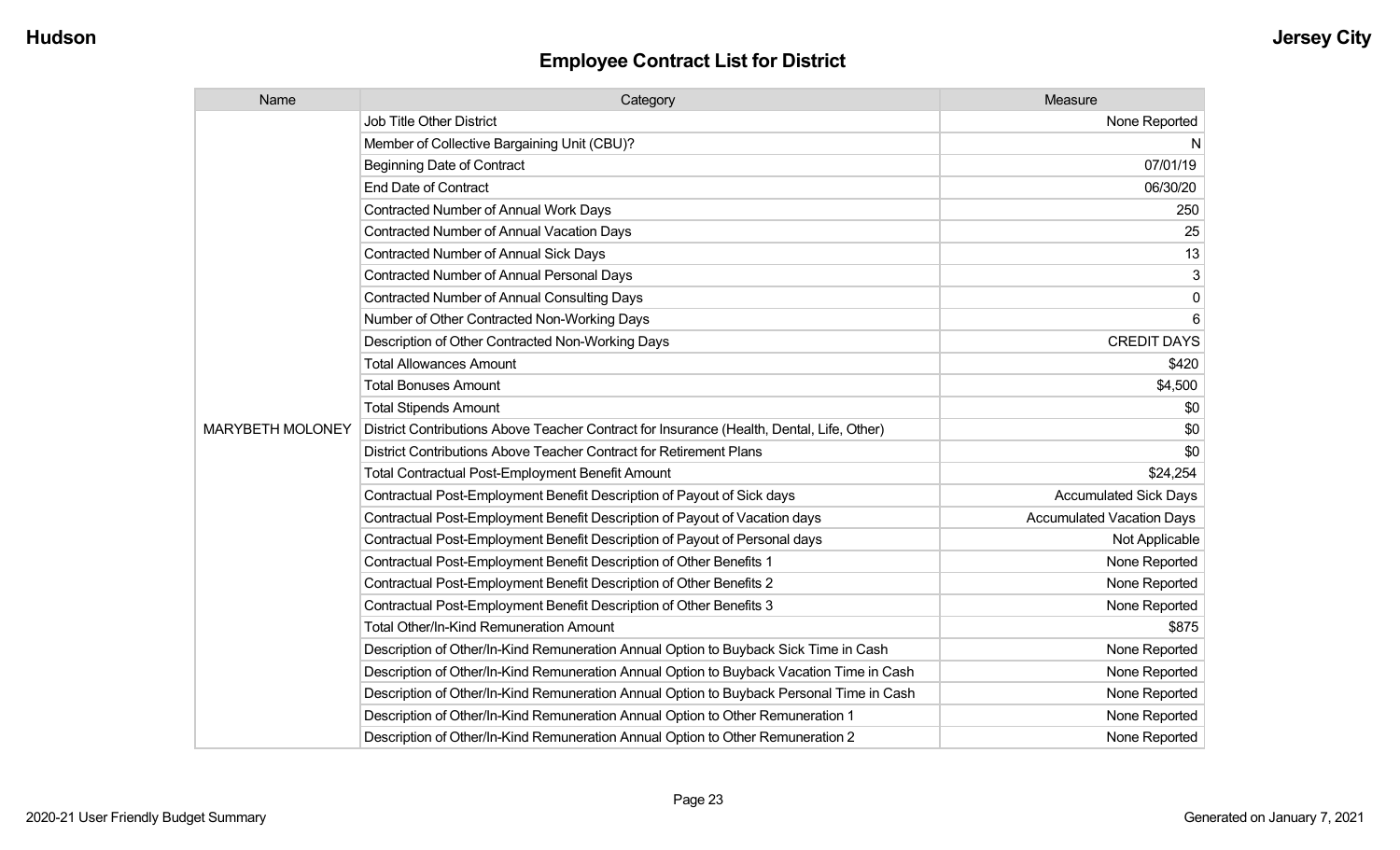| Name                    | Category                                                                                  | Measure                      |
|-------------------------|-------------------------------------------------------------------------------------------|------------------------------|
| <b>MARYBETH MOLONEY</b> | Description of Other/In-Kind Remuneration Annual Option to Other Remuneration 3           | None Reported                |
|                         | <b>Additional Comment 1</b>                                                               | None Reported                |
|                         | <b>Additional Comment 2</b>                                                               | None Reported                |
|                         | <b>Additional Comment 3</b>                                                               | None Reported                |
|                         | Job Title                                                                                 | Other                        |
|                         | Job Title II                                                                              | TV MEDIA SENIOR ENGINEER     |
|                         | <b>Base Annual Salary Amount</b>                                                          | \$93,051                     |
|                         | Full-Time Equivalent (FTE)                                                                | 1.0                          |
|                         | Shared with Another District?                                                             | N                            |
|                         | <b>Shared County</b>                                                                      | None Reported                |
|                         | <b>Shared District</b>                                                                    | None Reported                |
|                         | Job Title Other District                                                                  | None Reported                |
|                         | Member of Collective Bargaining Unit (CBU)?                                               | N                            |
|                         | <b>Beginning Date of Contract</b>                                                         | 07/01/19                     |
|                         | <b>End Date of Contract</b>                                                               | 06/30/20                     |
|                         | <b>Contracted Number of Annual Work Days</b>                                              | 250                          |
| <b>MICHAEL RAUSEO</b>   | Contracted Number of Annual Vacation Days                                                 | 25                           |
|                         | Contracted Number of Annual Sick Days                                                     | 13                           |
|                         | <b>Contracted Number of Annual Personal Days</b>                                          | 3                            |
|                         | <b>Contracted Number of Annual Consulting Days</b>                                        | $\mathbf 0$                  |
|                         | Number of Other Contracted Non-Working Days                                               | 6                            |
|                         | Description of Other Contracted Non-Working Days                                          | <b>CREDIT DAYS</b>           |
|                         | <b>Total Allowances Amount</b>                                                            | \$0                          |
|                         | <b>Total Bonuses Amount</b>                                                               | \$1,800                      |
|                         | <b>Total Stipends Amount</b>                                                              | \$0                          |
|                         | District Contributions Above Teacher Contract for Insurance (Health, Dental, Life, Other) | \$0                          |
|                         | District Contributions Above Teacher Contract for Retirement Plans                        | \$0                          |
|                         | <b>Total Contractual Post-Employment Benefit Amount</b>                                   | \$41,788                     |
|                         | Contractual Post-Employment Benefit Description of Payout of Sick days                    | <b>Accumulated Sick Days</b> |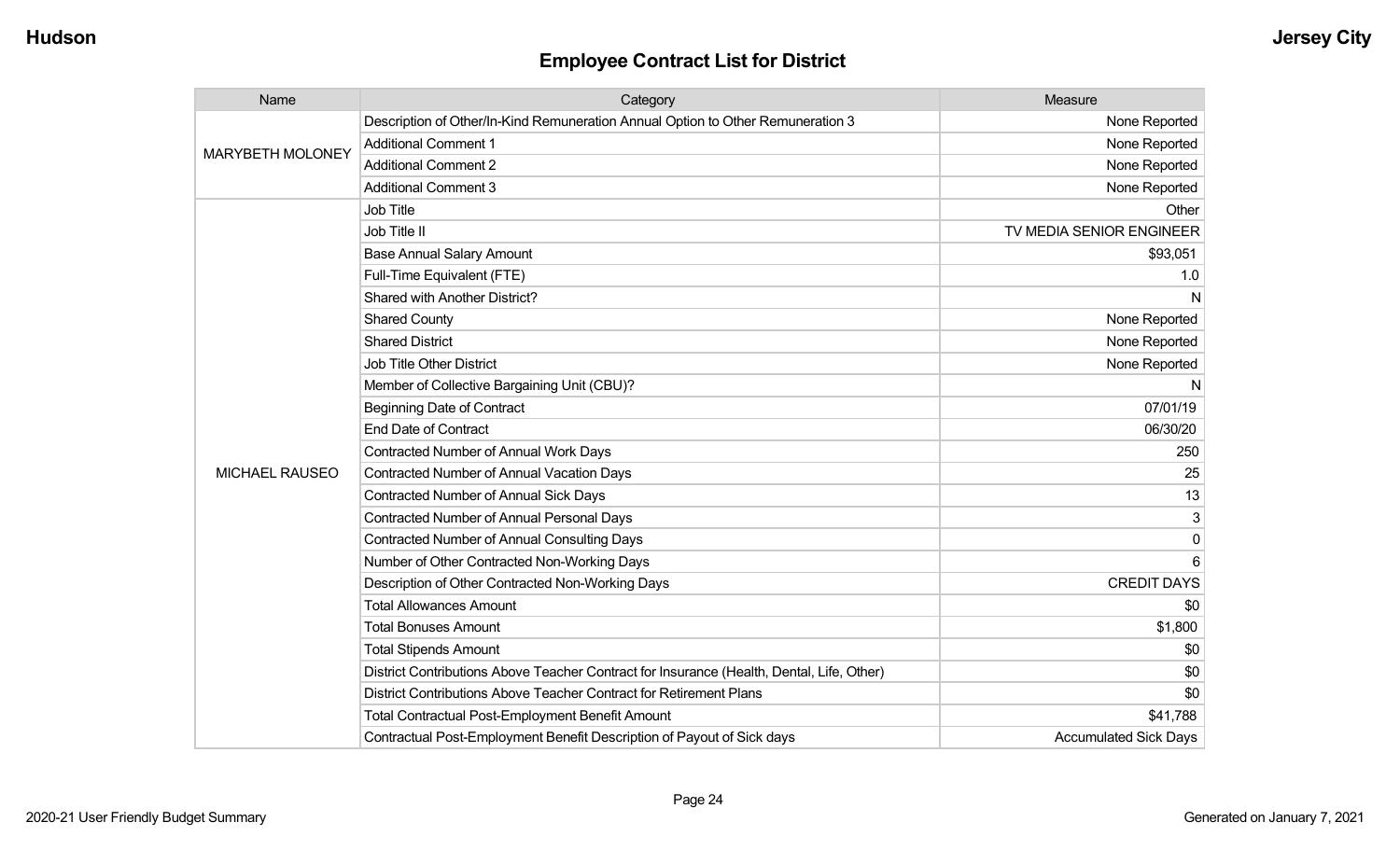| Name                   | Category                                                                                 | Measure                          |
|------------------------|------------------------------------------------------------------------------------------|----------------------------------|
|                        | Contractual Post-Employment Benefit Description of Payout of Vacation days               | <b>Accumulated Vacation Days</b> |
|                        | Contractual Post-Employment Benefit Description of Payout of Personal days               | Not Applicable                   |
|                        | Contractual Post-Employment Benefit Description of Other Benefits 1                      | None Reported                    |
|                        | Contractual Post-Employment Benefit Description of Other Benefits 2                      | None Reported                    |
|                        | Contractual Post-Employment Benefit Description of Other Benefits 3                      | None Reported                    |
|                        | Total Other/In-Kind Remuneration Amount                                                  | \$7,425                          |
|                        | Description of Other/In-Kind Remuneration Annual Option to Buyback Sick Time in Cash     | None Reported                    |
| <b>MICHAEL RAUSEO</b>  | Description of Other/In-Kind Remuneration Annual Option to Buyback Vacation Time in Cash | None Reported                    |
|                        | Description of Other/In-Kind Remuneration Annual Option to Buyback Personal Time in Cash | None Reported                    |
|                        | Description of Other/In-Kind Remuneration Annual Option to Other Remuneration 1          | None Reported                    |
|                        | Description of Other/In-Kind Remuneration Annual Option to Other Remuneration 2          | None Reported                    |
|                        | Description of Other/In-Kind Remuneration Annual Option to Other Remuneration 3          | None Reported                    |
|                        | <b>Additional Comment 1</b>                                                              | None Reported                    |
|                        | <b>Additional Comment 2</b>                                                              | None Reported                    |
|                        | <b>Additional Comment 3</b>                                                              | None Reported                    |
|                        | <b>Job Title</b>                                                                         | Other                            |
|                        | Job Title II                                                                             | <b>BUDGET OFFICER</b>            |
|                        | <b>Base Annual Salary Amount</b>                                                         | \$129,263                        |
|                        | Full-Time Equivalent (FTE)                                                               | 1.0                              |
|                        | Shared with Another District?                                                            |                                  |
|                        | <b>Shared County</b>                                                                     | None Reported                    |
| <b>NANCY CADENILLA</b> | <b>Shared District</b>                                                                   | None Reported                    |
|                        | <b>Job Title Other District</b>                                                          | None Reported                    |
|                        | Member of Collective Bargaining Unit (CBU)?                                              | N                                |
|                        | <b>Beginning Date of Contract</b>                                                        | 07/01/19                         |
|                        | <b>End Date of Contract</b>                                                              | 06/30/20                         |
|                        | Contracted Number of Annual Work Days                                                    | 250                              |
|                        | <b>Contracted Number of Annual Vacation Days</b>                                         | 25                               |
|                        | <b>Contracted Number of Annual Sick Days</b>                                             | 14                               |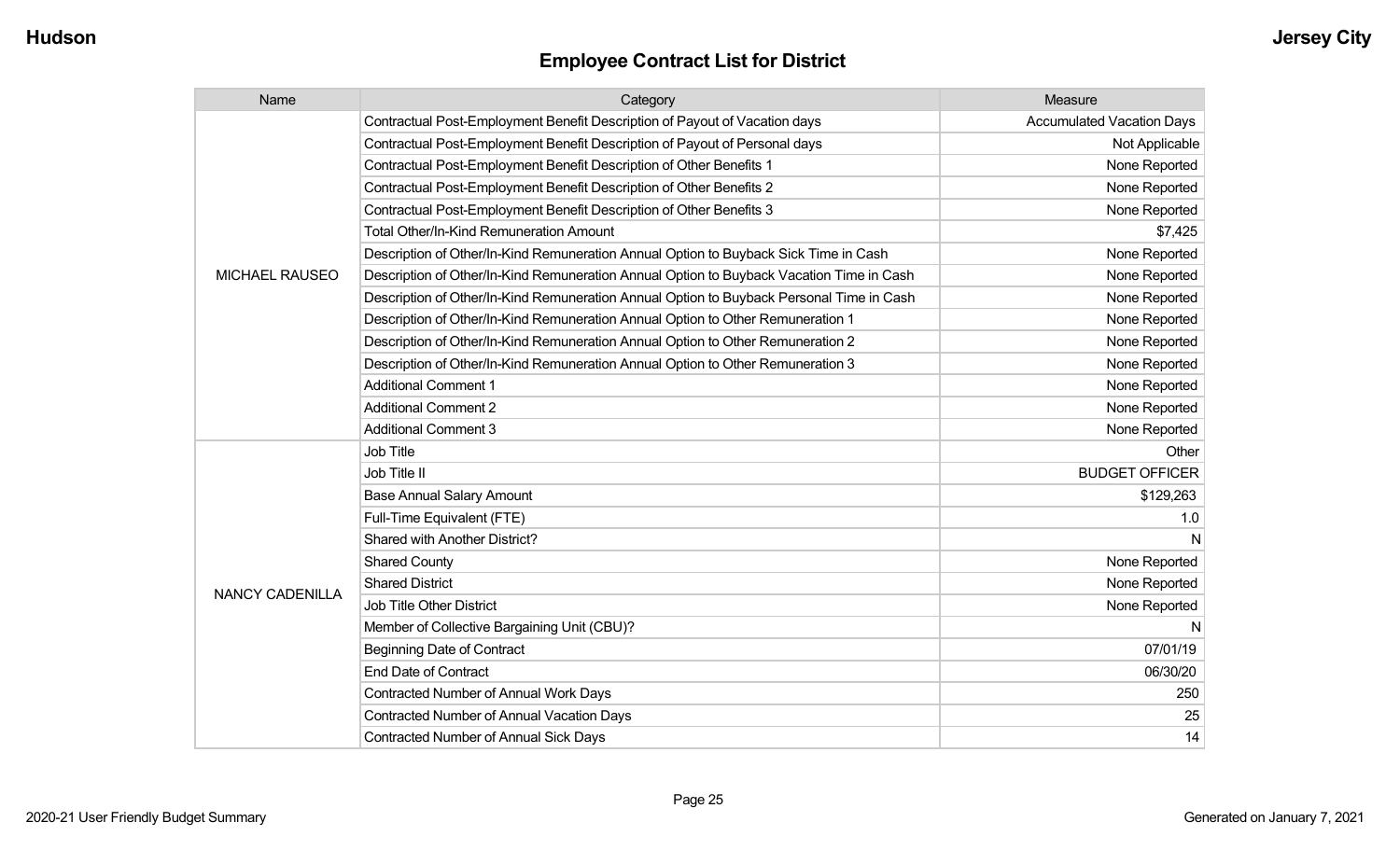| Name                   | Category                                                                                  | Measure                          |
|------------------------|-------------------------------------------------------------------------------------------|----------------------------------|
|                        | <b>Contracted Number of Annual Personal Days</b>                                          | 3                                |
|                        | <b>Contracted Number of Annual Consulting Days</b>                                        | $\mathbf 0$                      |
|                        | Number of Other Contracted Non-Working Days                                               | 6                                |
|                        | Description of Other Contracted Non-Working Days                                          | <b>CREDIT DAYS</b>               |
|                        | <b>Total Allowances Amount</b>                                                            | \$230                            |
|                        | <b>Total Bonuses Amount</b>                                                               | \$4,500                          |
|                        | <b>Total Stipends Amount</b>                                                              | \$0                              |
|                        | District Contributions Above Teacher Contract for Insurance (Health, Dental, Life, Other) | \$0                              |
|                        | District Contributions Above Teacher Contract for Retirement Plans                        | \$0                              |
|                        | <b>Total Contractual Post-Employment Benefit Amount</b>                                   | \$13,262                         |
|                        | Contractual Post-Employment Benefit Description of Payout of Sick days                    | <b>Accumulated Sick Days</b>     |
|                        | Contractual Post-Employment Benefit Description of Payout of Vacation days                | <b>Accumulated Vacation Days</b> |
| <b>NANCY CADENILLA</b> | Contractual Post-Employment Benefit Description of Payout of Personal days                | Not Applicable                   |
|                        | Contractual Post-Employment Benefit Description of Other Benefits 1                       | None Reported                    |
|                        | Contractual Post-Employment Benefit Description of Other Benefits 2                       | None Reported                    |
|                        | Contractual Post-Employment Benefit Description of Other Benefits 3                       | None Reported                    |
|                        | Total Other/In-Kind Remuneration Amount                                                   | \$6,613                          |
|                        | Description of Other/In-Kind Remuneration Annual Option to Buyback Sick Time in Cash      | None Reported                    |
|                        | Description of Other/In-Kind Remuneration Annual Option to Buyback Vacation Time in Cash  | None Reported                    |
|                        | Description of Other/In-Kind Remuneration Annual Option to Buyback Personal Time in Cash  | None Reported                    |
|                        | Description of Other/In-Kind Remuneration Annual Option to Other Remuneration 1           | None Reported                    |
|                        | Description of Other/In-Kind Remuneration Annual Option to Other Remuneration 2           | None Reported                    |
|                        | Description of Other/In-Kind Remuneration Annual Option to Other Remuneration 3           | None Reported                    |
|                        | <b>Additional Comment 1</b>                                                               | None Reported                    |
|                        | <b>Additional Comment 2</b>                                                               | None Reported                    |
|                        | <b>Additional Comment 3</b>                                                               | None Reported                    |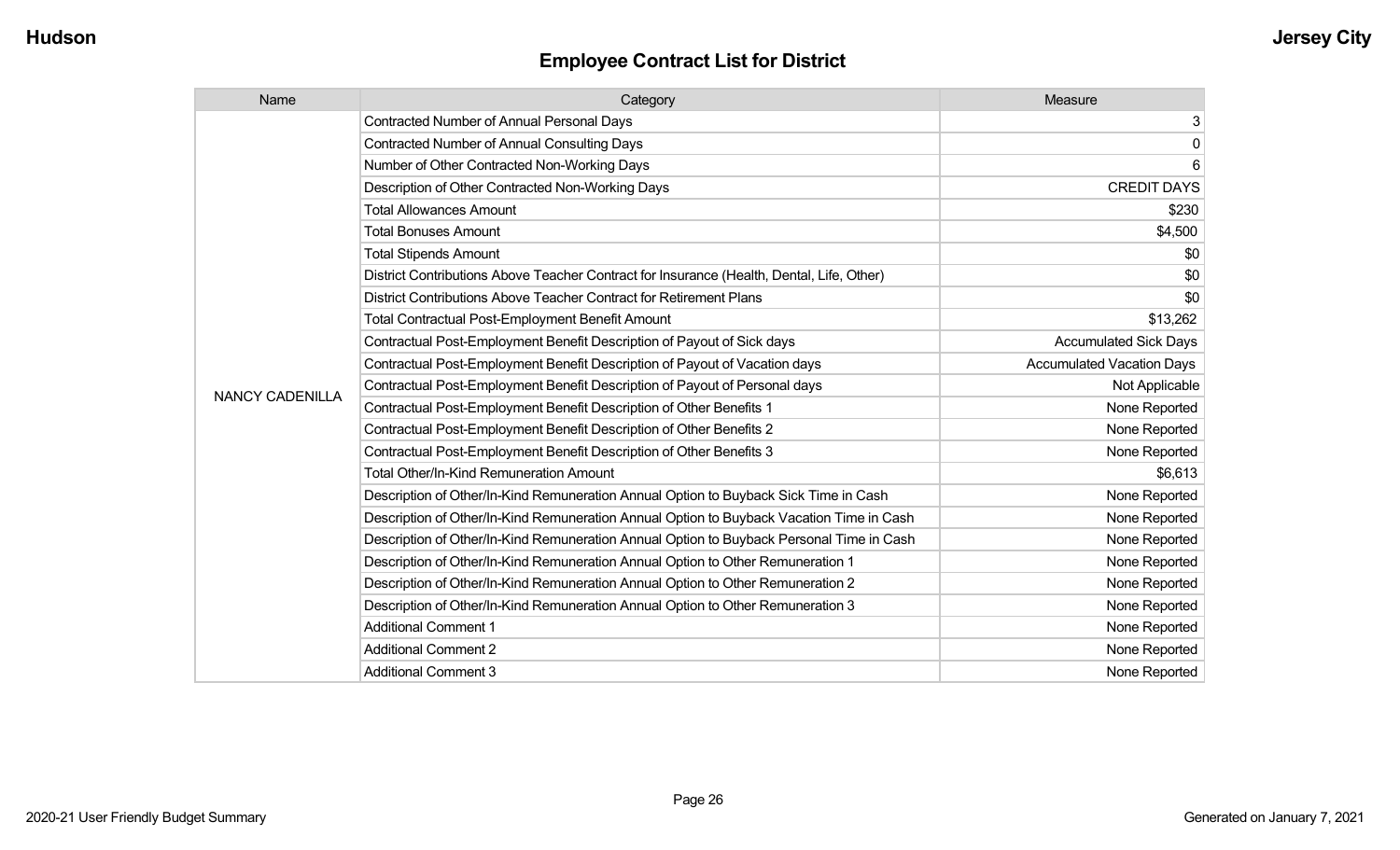| Name                | Category                                                                                  | Measure                          |
|---------------------|-------------------------------------------------------------------------------------------|----------------------------------|
|                     | Job Title                                                                                 | Other                            |
|                     | Job Title II                                                                              | ASSISTANT BUDGET OFFICER         |
|                     | <b>Base Annual Salary Amount</b>                                                          | \$117,783                        |
|                     | Full-Time Equivalent (FTE)                                                                | 1.0                              |
|                     | Shared with Another District?                                                             | N                                |
|                     | <b>Shared County</b>                                                                      | None Reported                    |
|                     | <b>Shared District</b>                                                                    | None Reported                    |
|                     | <b>Job Title Other District</b>                                                           | None Reported                    |
|                     | Member of Collective Bargaining Unit (CBU)?                                               | N                                |
|                     | <b>Beginning Date of Contract</b>                                                         | 07/01/19                         |
|                     | <b>End Date of Contract</b>                                                               | 06/30/20                         |
|                     | Contracted Number of Annual Work Days                                                     | 250                              |
|                     | <b>Contracted Number of Annual Vacation Days</b>                                          | 25                               |
|                     | <b>Contracted Number of Annual Sick Days</b>                                              | 14                               |
| <b>NARESH PATEL</b> | <b>Contracted Number of Annual Personal Days</b>                                          | 3                                |
|                     | <b>Contracted Number of Annual Consulting Days</b>                                        | $\mathbf 0$                      |
|                     | Number of Other Contracted Non-Working Days                                               |                                  |
|                     | Description of Other Contracted Non-Working Days                                          | <b>CREDIT DAYS</b>               |
|                     | <b>Total Allowances Amount</b>                                                            | \$0                              |
|                     | <b>Total Bonuses Amount</b>                                                               | \$8,400                          |
|                     | <b>Total Stipends Amount</b>                                                              | \$0                              |
|                     | District Contributions Above Teacher Contract for Insurance (Health, Dental, Life, Other) | \$0                              |
|                     | District Contributions Above Teacher Contract for Retirement Plans                        | \$0                              |
|                     | Total Contractual Post-Employment Benefit Amount                                          | \$52,257                         |
|                     | Contractual Post-Employment Benefit Description of Payout of Sick days                    | <b>Accumulated Sick Days</b>     |
|                     | Contractual Post-Employment Benefit Description of Payout of Vacation days                | <b>Accumulated Vacation Days</b> |
|                     | Contractual Post-Employment Benefit Description of Payout of Personal days                | Not Applicable                   |
|                     | Contractual Post-Employment Benefit Description of Other Benefits 1                       | None Reported                    |
|                     | Contractual Post-Employment Benefit Description of Other Benefits 2                       | None Reported                    |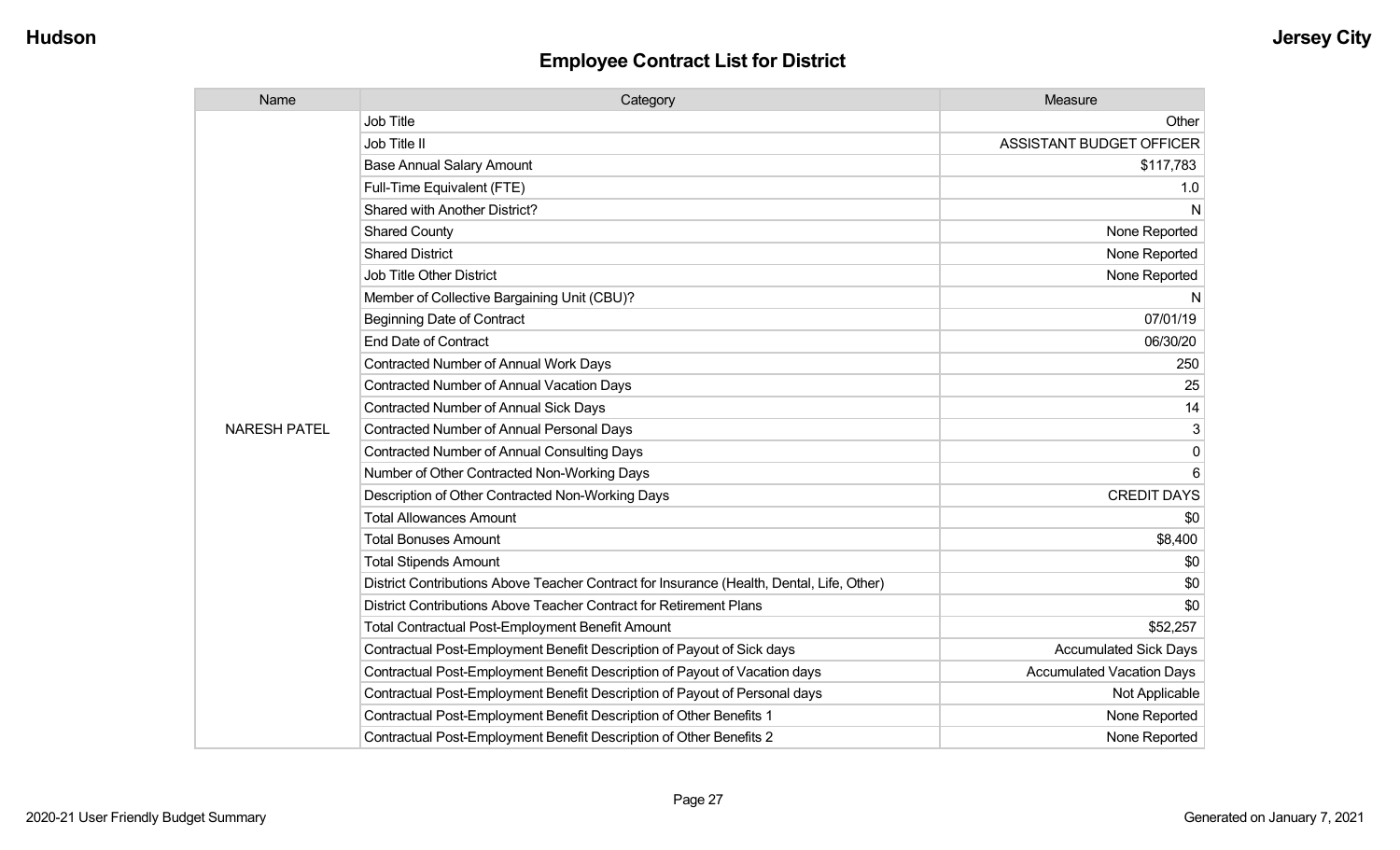| Name                | Category                                                                                 | Measure               |
|---------------------|------------------------------------------------------------------------------------------|-----------------------|
|                     | Contractual Post-Employment Benefit Description of Other Benefits 3                      | None Reported         |
|                     | <b>Total Other/In-Kind Remuneration Amount</b>                                           | \$13,763              |
|                     | Description of Other/In-Kind Remuneration Annual Option to Buyback Sick Time in Cash     | None Reported         |
|                     | Description of Other/In-Kind Remuneration Annual Option to Buyback Vacation Time in Cash | None Reported         |
|                     | Description of Other/In-Kind Remuneration Annual Option to Buyback Personal Time in Cash | None Reported         |
| <b>NARESH PATEL</b> | Description of Other/In-Kind Remuneration Annual Option to Other Remuneration 1          | None Reported         |
|                     | Description of Other/In-Kind Remuneration Annual Option to Other Remuneration 2          | None Reported         |
|                     | Description of Other/In-Kind Remuneration Annual Option to Other Remuneration 3          | None Reported         |
|                     | <b>Additional Comment 1</b>                                                              | None Reported         |
|                     | <b>Additional Comment 2</b>                                                              | None Reported         |
|                     | <b>Additional Comment 3</b>                                                              | None Reported         |
|                     | <b>Job Title</b>                                                                         | Other                 |
|                     | Job Title II                                                                             | Deputy Superintendent |
|                     | <b>Base Annual Salary Amount</b>                                                         | \$174,930             |
|                     | Full-Time Equivalent (FTE)                                                               | 1.0                   |
|                     | Shared with Another District?                                                            |                       |
|                     | <b>Shared County</b>                                                                     | None Reported         |
|                     | <b>Shared District</b>                                                                   | None Reported         |
|                     | Job Title Other District                                                                 | None Reported         |
| NORMA FERNANDEZ     | Member of Collective Bargaining Unit (CBU)?                                              |                       |
|                     | <b>Beginning Date of Contract</b>                                                        | 07/01/19              |
|                     | <b>End Date of Contract</b>                                                              | 06/30/20              |
|                     | Contracted Number of Annual Work Days                                                    | 260                   |
|                     | <b>Contracted Number of Annual Vacation Days</b>                                         | 25                    |
|                     | Contracted Number of Annual Sick Days                                                    | 13                    |
|                     | Contracted Number of Annual Personal Days                                                | 3                     |
|                     | <b>Contracted Number of Annual Consulting Days</b>                                       | $\mathbf 0$           |
|                     | Number of Other Contracted Non-Working Days                                              | 6                     |
|                     | Description of Other Contracted Non-Working Days                                         | <b>CREDIT DAYS</b>    |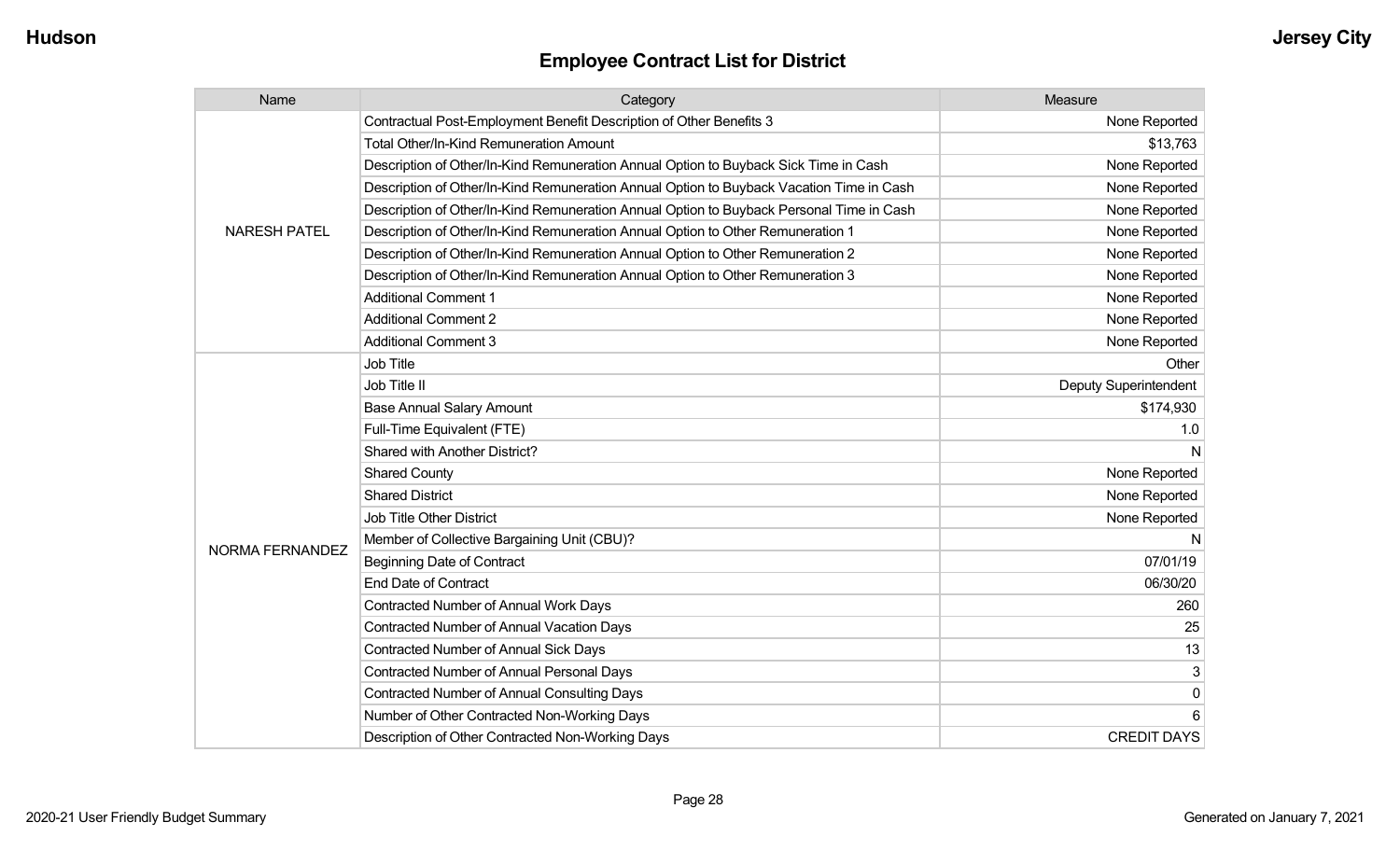| Name                   | Category                                                                                  | Measure                          |
|------------------------|-------------------------------------------------------------------------------------------|----------------------------------|
|                        | <b>Total Allowances Amount</b>                                                            | \$1,385                          |
|                        | <b>Total Bonuses Amount</b>                                                               | \$7,200                          |
|                        | <b>Total Stipends Amount</b>                                                              | \$0                              |
|                        | District Contributions Above Teacher Contract for Insurance (Health, Dental, Life, Other) | \$0                              |
|                        | District Contributions Above Teacher Contract for Retirement Plans                        | \$0                              |
|                        | <b>Total Contractual Post-Employment Benefit Amount</b>                                   | \$154,478                        |
|                        | Contractual Post-Employment Benefit Description of Payout of Sick days                    | <b>Accumulated Sick days</b>     |
|                        | Contractual Post-Employment Benefit Description of Payout of Vacation days                | <b>Accumulated Vacation Days</b> |
|                        | Contractual Post-Employment Benefit Description of Payout of Personal days                | Not Applicable                   |
|                        | Contractual Post-Employment Benefit Description of Other Benefits 1                       | None Reported                    |
| <b>NORMA FERNANDEZ</b> | Contractual Post-Employment Benefit Description of Other Benefits 2                       | None Reported                    |
|                        | Contractual Post-Employment Benefit Description of Other Benefits 3                       | None Reported                    |
|                        | <b>Total Other/In-Kind Remuneration Amount</b>                                            | \$18,085                         |
|                        | Description of Other/In-Kind Remuneration Annual Option to Buyback Sick Time in Cash      | None Reported                    |
|                        | Description of Other/In-Kind Remuneration Annual Option to Buyback Vacation Time in Cash  | None Reported                    |
|                        | Description of Other/In-Kind Remuneration Annual Option to Buyback Personal Time in Cash  | None Reported                    |
|                        | Description of Other/In-Kind Remuneration Annual Option to Other Remuneration 1           | None Reported                    |
|                        | Description of Other/In-Kind Remuneration Annual Option to Other Remuneration 2           | None Reported                    |
|                        | Description of Other/In-Kind Remuneration Annual Option to Other Remuneration 3           | None Reported                    |
|                        | <b>Additional Comment 1</b>                                                               | None Reported                    |
|                        | <b>Additional Comment 2</b>                                                               | None Reported                    |
|                        | <b>Additional Comment 3</b>                                                               | None Reported                    |
|                        | Job Title                                                                                 | <b>Business Administrator</b>    |
| <b>REGINA ROBINSON</b> | Job Title II                                                                              | None Reported                    |
|                        | <b>Base Annual Salary Amount</b>                                                          | \$176,868                        |
|                        | Full-Time Equivalent (FTE)                                                                | 1.0                              |
|                        | <b>Shared with Another District?</b>                                                      | N                                |
|                        | <b>Shared County</b>                                                                      | None Reported                    |
|                        | <b>Shared District</b>                                                                    | None Reported                    |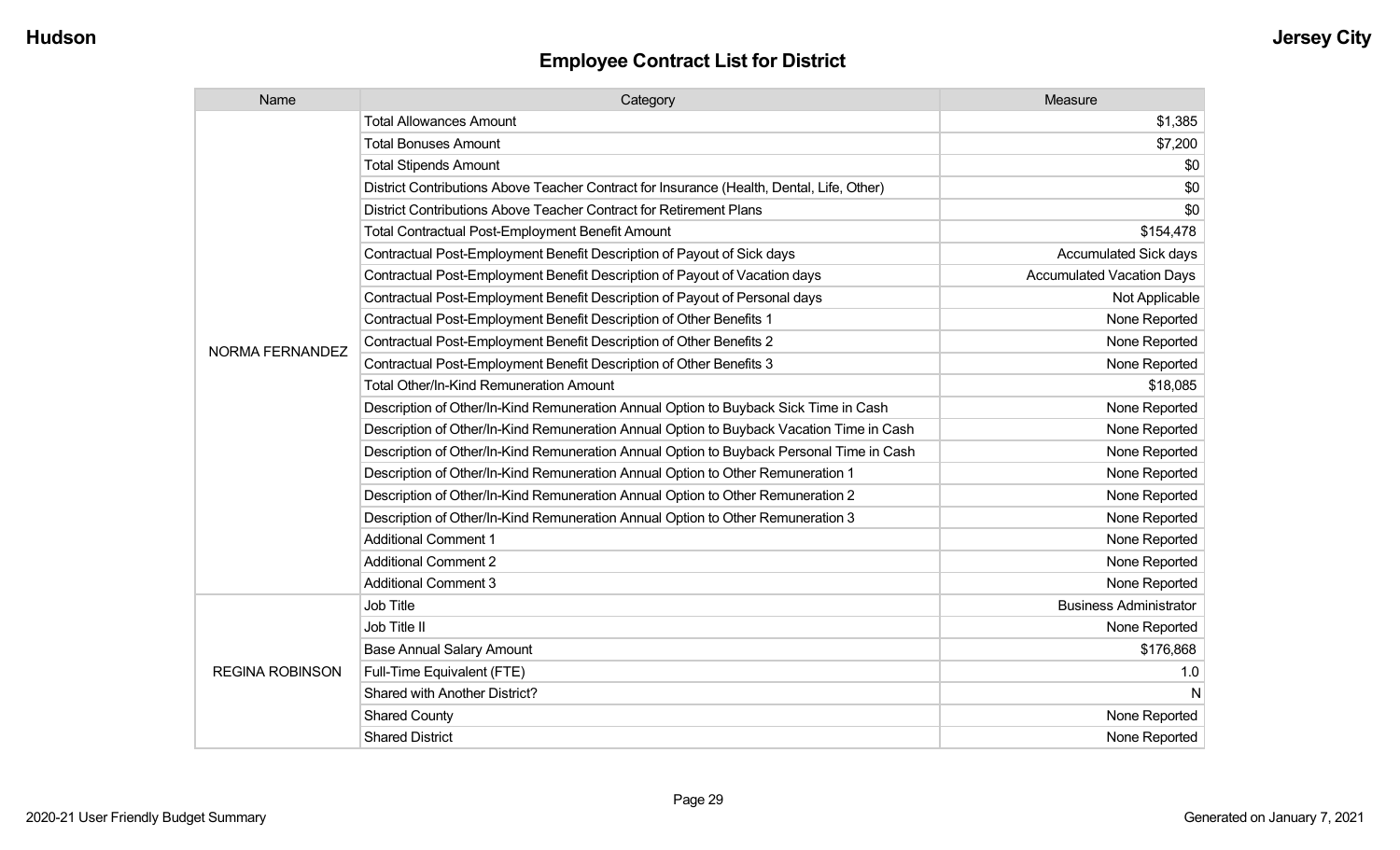| Name                   | Category                                                                                  | Measure                          |
|------------------------|-------------------------------------------------------------------------------------------|----------------------------------|
|                        | <b>Job Title Other District</b>                                                           | None Reported                    |
|                        | Member of Collective Bargaining Unit (CBU)?                                               | N                                |
|                        | <b>Beginning Date of Contract</b>                                                         | 07/01/19                         |
|                        | <b>End Date of Contract</b>                                                               | 06/30/20                         |
|                        | <b>Contracted Number of Annual Work Days</b>                                              | 260                              |
|                        | Contracted Number of Annual Vacation Days                                                 | 22                               |
|                        | <b>Contracted Number of Annual Sick Days</b>                                              | 13                               |
|                        | <b>Contracted Number of Annual Personal Days</b>                                          | 3                                |
|                        | <b>Contracted Number of Annual Consulting Days</b>                                        | $\mathbf 0$                      |
|                        | Number of Other Contracted Non-Working Days                                               | 6                                |
|                        | Description of Other Contracted Non-Working Days                                          | <b>CREDIT DAYS</b>               |
|                        | <b>Total Allowances Amount</b>                                                            | \$24,984                         |
|                        | <b>Total Bonuses Amount</b>                                                               | \$0                              |
|                        | <b>Total Stipends Amount</b>                                                              | \$0                              |
| <b>REGINA ROBINSON</b> | District Contributions Above Teacher Contract for Insurance (Health, Dental, Life, Other) | \$0                              |
|                        | District Contributions Above Teacher Contract for Retirement Plans                        | \$0                              |
|                        | Total Contractual Post-Employment Benefit Amount                                          | \$20,374                         |
|                        | Contractual Post-Employment Benefit Description of Payout of Sick days                    | <b>Accumulated Sick Days</b>     |
|                        | Contractual Post-Employment Benefit Description of Payout of Vacation days                | <b>Accumulated Vacation Days</b> |
|                        | Contractual Post-Employment Benefit Description of Payout of Personal days                | Not Applicable                   |
|                        | Contractual Post-Employment Benefit Description of Other Benefits 1                       | None Reported                    |
|                        | Contractual Post-Employment Benefit Description of Other Benefits 2                       | None Reported                    |
|                        | Contractual Post-Employment Benefit Description of Other Benefits 3                       | None Reported                    |
|                        | Total Other/In-Kind Remuneration Amount                                                   | \$0                              |
|                        | Description of Other/In-Kind Remuneration Annual Option to Buyback Sick Time in Cash      | None Reported                    |
|                        | Description of Other/In-Kind Remuneration Annual Option to Buyback Vacation Time in Cash  | None Reported                    |
|                        | Description of Other/In-Kind Remuneration Annual Option to Buyback Personal Time in Cash  | None Reported                    |
|                        | Description of Other/In-Kind Remuneration Annual Option to Other Remuneration 1           | None Reported                    |
|                        | Description of Other/In-Kind Remuneration Annual Option to Other Remuneration 2           | None Reported                    |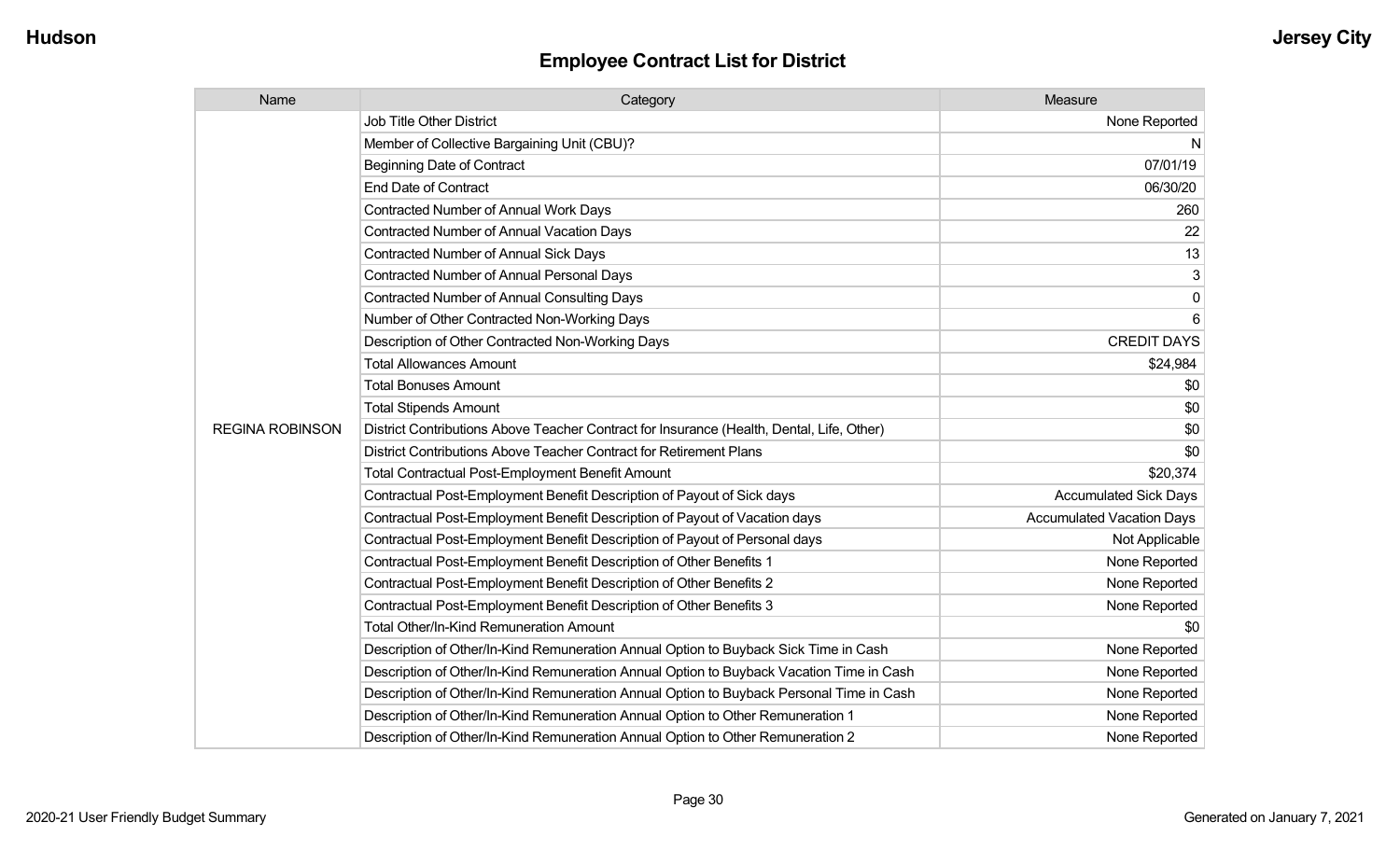| Name                    | Category                                                                                  | Measure                      |
|-------------------------|-------------------------------------------------------------------------------------------|------------------------------|
| <b>REGINA ROBINSON</b>  | Description of Other/In-Kind Remuneration Annual Option to Other Remuneration 3           | None Reported                |
|                         | <b>Additional Comment 1</b>                                                               | None Reported                |
|                         | <b>Additional Comment 2</b>                                                               | None Reported                |
|                         | <b>Additional Comment 3</b>                                                               | None Reported                |
|                         | Job Title                                                                                 | Other                        |
|                         | Job Title II                                                                              | <b>HEARING OFFICER</b>       |
|                         | <b>Base Annual Salary Amount</b>                                                          | \$112,000                    |
|                         | Full-Time Equivalent (FTE)                                                                | 1.0                          |
|                         | Shared with Another District?                                                             | N                            |
|                         | <b>Shared County</b>                                                                      | None Reported                |
|                         | <b>Shared District</b>                                                                    | None Reported                |
|                         | <b>Job Title Other District</b>                                                           | None Reported                |
|                         | Member of Collective Bargaining Unit (CBU)?                                               | N                            |
|                         | <b>Beginning Date of Contract</b>                                                         | 09/27/19                     |
|                         | <b>End Date of Contract</b>                                                               | 06/30/20                     |
|                         | <b>Contracted Number of Annual Work Days</b>                                              | 250                          |
| <b>STEPHEN SCHWARTZ</b> | <b>Contracted Number of Annual Vacation Days</b>                                          | 22                           |
|                         | Contracted Number of Annual Sick Days                                                     | 13                           |
|                         | <b>Contracted Number of Annual Personal Days</b>                                          | 3                            |
|                         | <b>Contracted Number of Annual Consulting Days</b>                                        | $\Omega$                     |
|                         | Number of Other Contracted Non-Working Days                                               | 6                            |
|                         | Description of Other Contracted Non-Working Days                                          | <b>CREDIT DAYS</b>           |
|                         | <b>Total Allowances Amount</b>                                                            | \$0                          |
|                         | <b>Total Bonuses Amount</b>                                                               | \$0                          |
|                         | <b>Total Stipends Amount</b>                                                              | \$0                          |
|                         | District Contributions Above Teacher Contract for Insurance (Health, Dental, Life, Other) | \$0                          |
|                         | District Contributions Above Teacher Contract for Retirement Plans                        | \$0                          |
|                         | <b>Total Contractual Post-Employment Benefit Amount</b>                                   | \$3,486                      |
|                         | Contractual Post-Employment Benefit Description of Payout of Sick days                    | <b>Accumulated Sick Days</b> |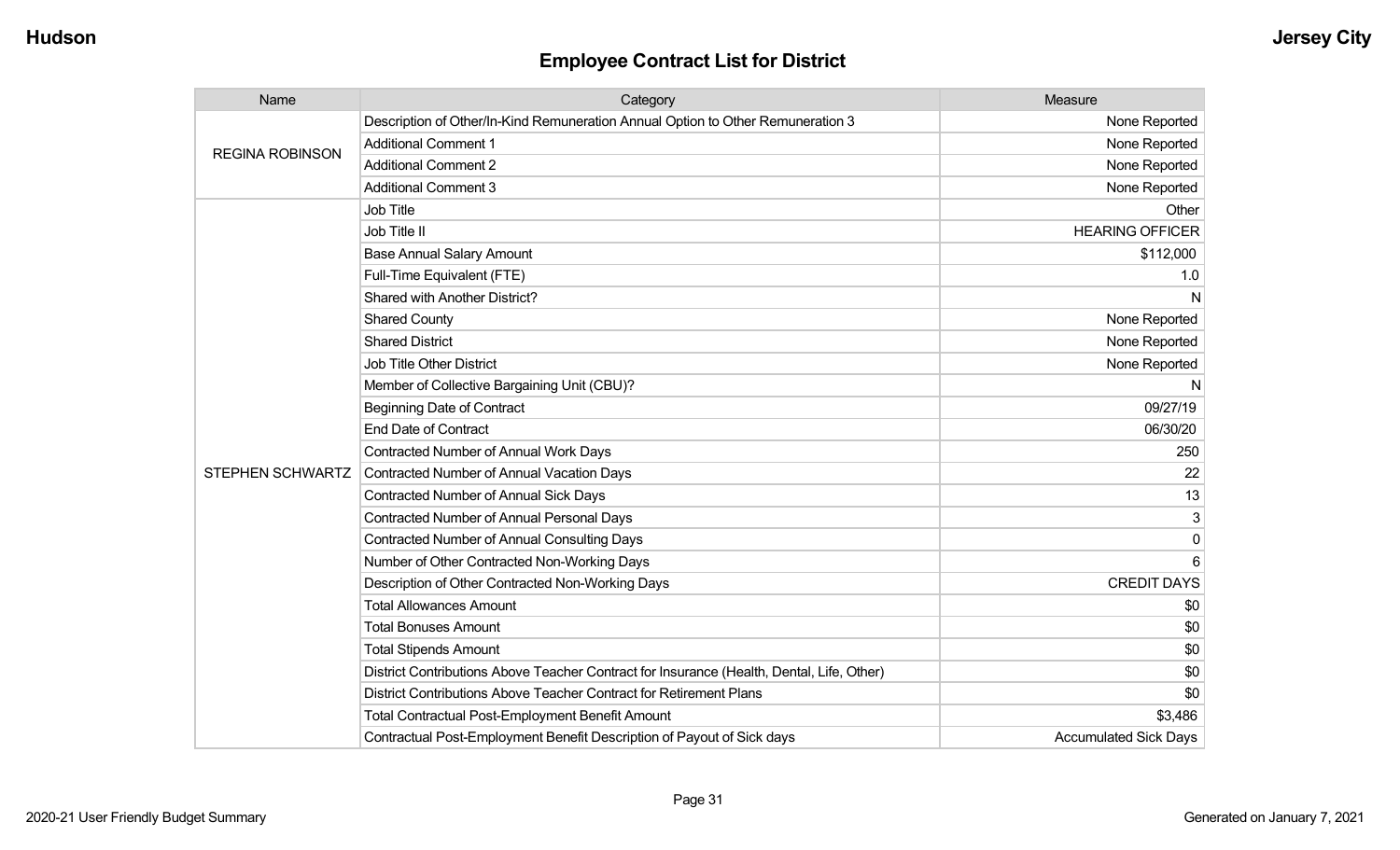| Name                    | Category                                                                                 | Measure                          |
|-------------------------|------------------------------------------------------------------------------------------|----------------------------------|
|                         | Contractual Post-Employment Benefit Description of Payout of Vacation days               | <b>Accumulated Vacation Days</b> |
|                         | Contractual Post-Employment Benefit Description of Payout of Personal days               | Not Applicable                   |
|                         | Contractual Post-Employment Benefit Description of Other Benefits 1                      | None Reported                    |
|                         | Contractual Post-Employment Benefit Description of Other Benefits 2                      | None Reported                    |
|                         | Contractual Post-Employment Benefit Description of Other Benefits 3                      | None Reported                    |
|                         | Total Other/In-Kind Remuneration Amount                                                  | \$175                            |
|                         | Description of Other/In-Kind Remuneration Annual Option to Buyback Sick Time in Cash     | None Reported                    |
| <b>STEPHEN SCHWARTZ</b> | Description of Other/In-Kind Remuneration Annual Option to Buyback Vacation Time in Cash | None Reported                    |
|                         | Description of Other/In-Kind Remuneration Annual Option to Buyback Personal Time in Cash | None Reported                    |
|                         | Description of Other/In-Kind Remuneration Annual Option to Other Remuneration 1          | None Reported                    |
|                         | Description of Other/In-Kind Remuneration Annual Option to Other Remuneration 2          | None Reported                    |
|                         | Description of Other/In-Kind Remuneration Annual Option to Other Remuneration 3          | None Reported                    |
|                         | <b>Additional Comment 1</b>                                                              | None Reported                    |
|                         | <b>Additional Comment 2</b>                                                              | None Reported                    |
|                         | <b>Additional Comment 3</b>                                                              | None Reported                    |
|                         | Job Title                                                                                | Other                            |
|                         | Job Title II                                                                             | SPECIAL ASSISTANT                |
|                         | <b>Base Annual Salary Amount</b>                                                         | \$125,240                        |
|                         | Full-Time Equivalent (FTE)                                                               | 1.0                              |
|                         | Shared with Another District?                                                            |                                  |
|                         | <b>Shared County</b>                                                                     | None Reported                    |
| <b>THOMAS HORAN</b>     | <b>Shared District</b>                                                                   | None Reported                    |
|                         | Job Title Other District                                                                 | None Reported                    |
|                         | Member of Collective Bargaining Unit (CBU)?                                              | N                                |
|                         | <b>Beginning Date of Contract</b>                                                        | 07/01/19                         |
|                         | <b>End Date of Contract</b>                                                              | 06/30/20                         |
|                         | Contracted Number of Annual Work Days                                                    | 250                              |
|                         | <b>Contracted Number of Annual Vacation Days</b>                                         | 25                               |
|                         | Contracted Number of Annual Sick Days                                                    | 13                               |